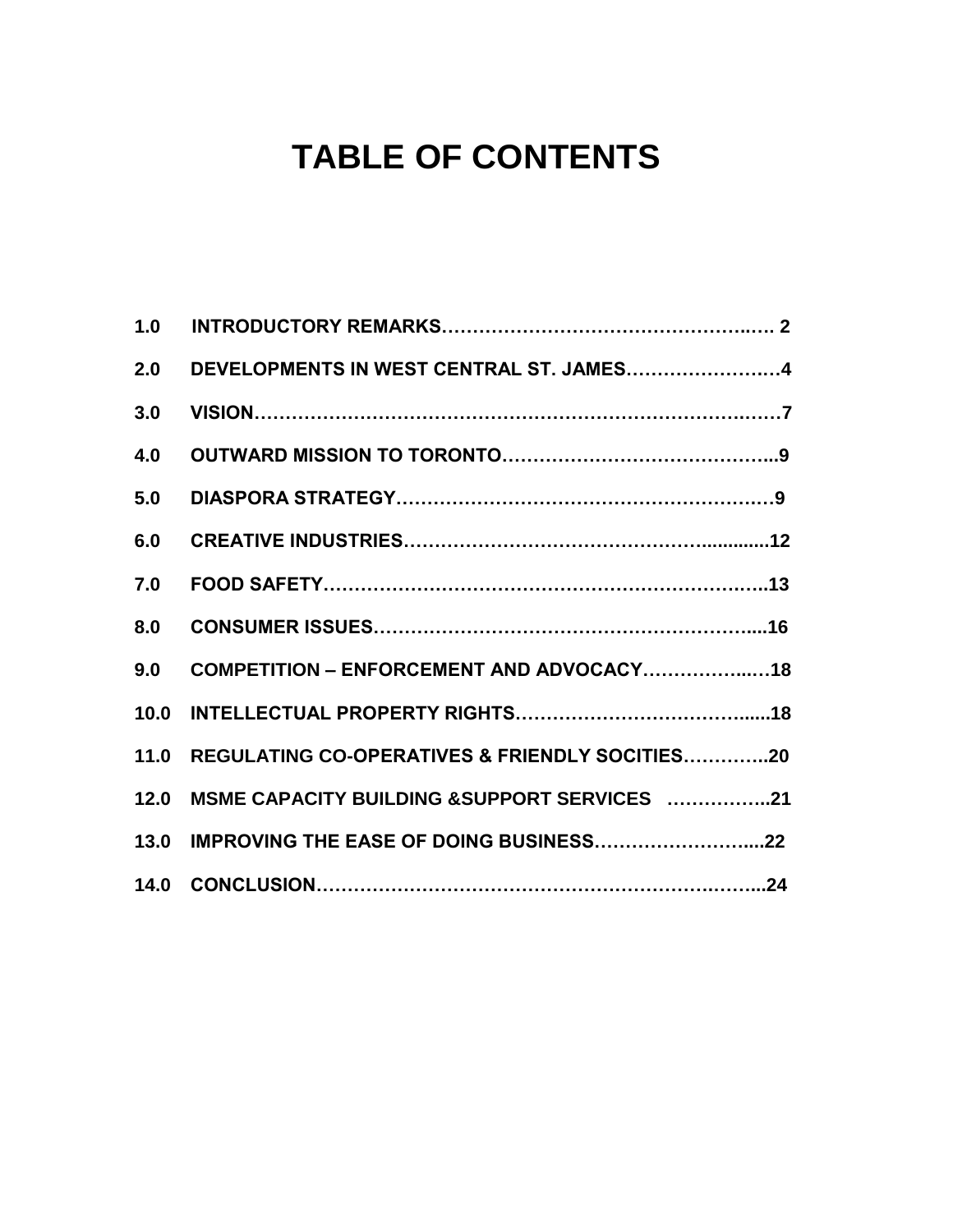# **THEME: On a Mission to Achieve Economic Empowerment in this Year of Jubilee**.

## **1.0 Introductory Remarks**

Mr. Speaker, I wish first to thank God for his love, His wisdom, His blessings and above all for His faithfulness. I want to thank the Most Honourable Prime Minister, Portia Simpson Miller for according me the privilege to serve in my current capacity, that I might make a meaningful contribution to the growth and development of our country.

Madame Prime Minister, your exemplary leadership as a trailblazer has inspired me both as a woman and as a Jamaican to the honour of service and to the importance of unwavering sacrifice. To my colleague, Minister of Industry, Investment and Commerce, Hon. Anthony Hylton, I am honoured to serve with you and admire your strength of character and the breadth of knowledge and agility of mind that you bring to the Ministry. I am grateful for the confidence you both have reposed in me.

To my Permanent Secretary, Reginald Budhan, for your continued guidance, support and experience, and to all the agency heads, board persons and staff of the Ministry of Industry, Investment and Commerce, thank you for your hard work and unstinting dedication to the work of this Ministry. Let me also say a special thanks to my special assistant, Nora Blake, and the dedicated staff of my office.

To my family – my husband, Peter, who has been my rock. My dear you have been an exceptional husband and my best friend. Words cannot express how much I am blessed by your total commitment to me and to our three children, Leah, Stephanie and Matthew, particularly in the last two years of my entering the political arena. The sacrifices you have all made have enabled me to stand here today to make my maiden presentation. To my parents who loved, nurtured and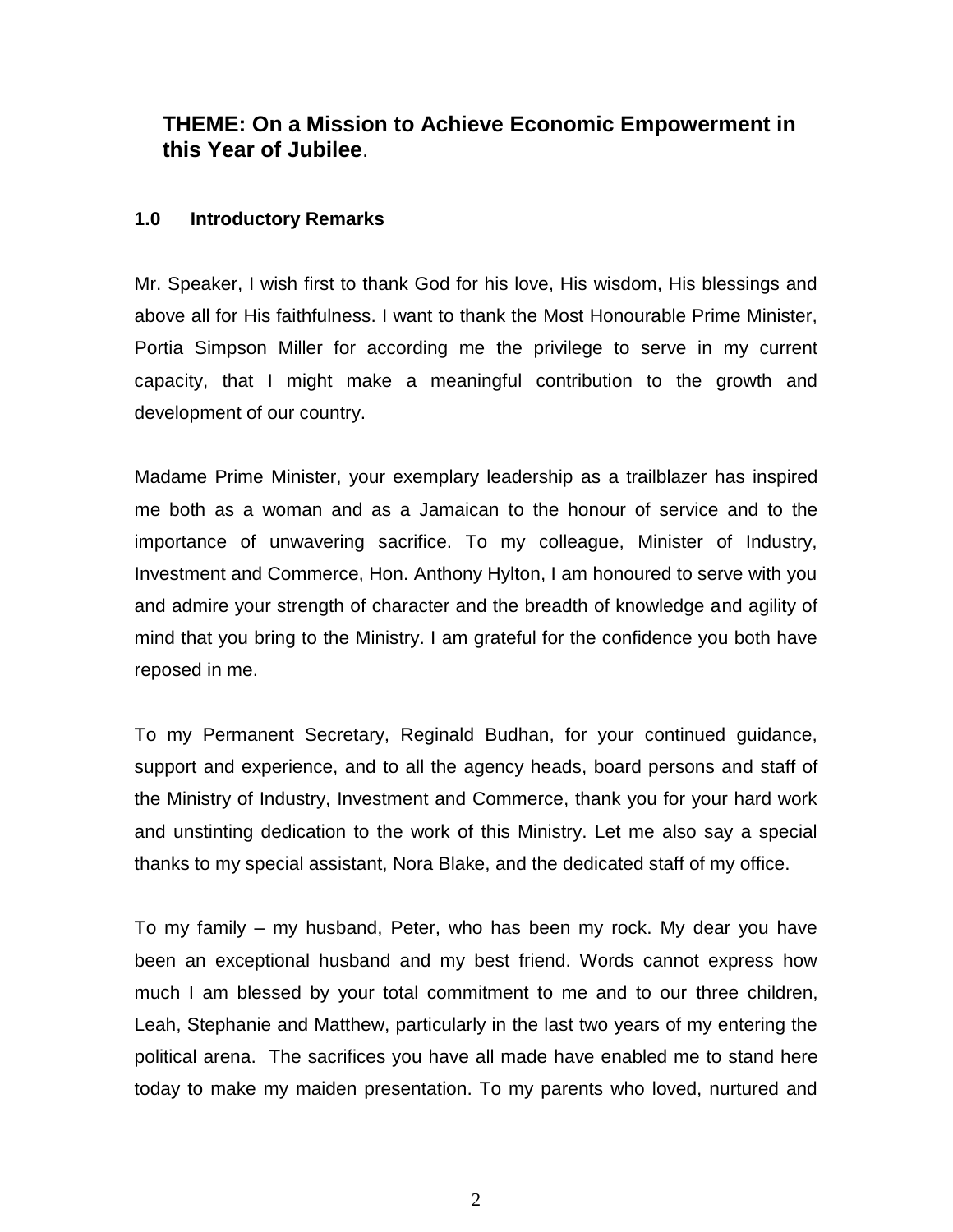educated me and brought me up to be responsible and caring, to my mother, Greta Ffolkes and father Eugene Ffolkes, who designed the emblem of the People's National Party when he was just 16 years old, to my brother, sister and her husband and my in-laws, I could not have made it without your love and commitment to me. May God continue to bless you all.

Now, Mr. Speaker, let me express appreciation for the delicate but significant role that you play in this Honourable House in guiding us through many thorny issues. As Members of Parliament, we can never forget the people who put us here so I am committed, first and foremost, to my constituents and will continue the efforts to improve their quality of life and represent their interests to the best of my ability.

I humbly extend, therefore, my heartfelt appreciation to the constituents of West Central St. James, my constituency committee, my campaign committee, my counsellors, the Women's Movement, and the members of staff in my constituency.

Let me also record my appreciation for the help afforded me by the People's National Party at all levels, without your help I would not be here today. And, how can I not mention all the families in Montego Bay who assisted and gave me support along the way, as well as, the present and former Members of Parliament whose guidance and expertise remain invaluable to me.

Most important in all of this, were the many pastors, churches, and church members in Jamaica and in the Diaspora who prayed and continue to pray and support me in this call to service. I want you to know how much I appreciate you, thank you.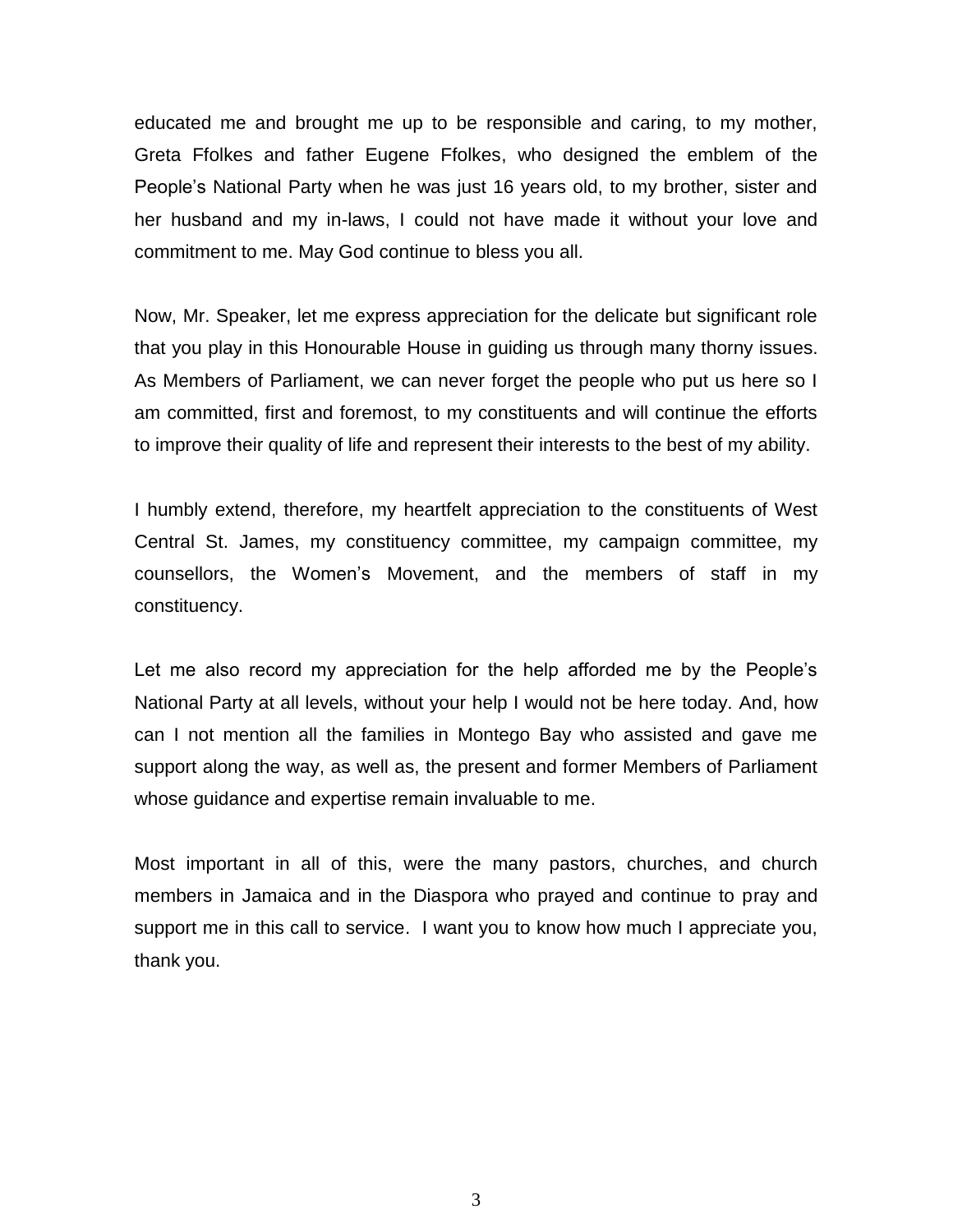#### **2.0 Development in West Central St. James**

Ultimately, Mr. Speaker, it is the people who put us here to whom we must report. As such, I will briefly outline some of the developments in the constituency of West Central St. James. The constituency is a beautiful one with three divisions – Mount Salem, Granville, and Spring Garden. Within the three divisions there is an interesting and eclectic mix of urban, rural, business, and tourism interests.

The constituency is blessed with the business districts of the Montego Bay Free Zone and Port, the Bogue and Fairfield Business Districts, and the Barnett Industrial and Office Park. This represents the fastest growth corridor in the greater Montego Bay area. The Retirement Landfill, situated in the Granville Division, has enormous potential for an environmental best practice in recycling and for the production of biomass energy. We are currently in discussions with a firm from Canada, which has indicated a serious interest in the business prospect that this represents. This will provide an opportunity for not only employment, but will also be beneficial to the environment.

We have two large hotels in the Free Zone area and would like to see the development of other forms of tourism within the constituency, such as retirement tourism and health tourism.

#### **2.1 Montego Bay Free Zone**

Mr. Speaker, one of the success stories of the West is the Montego Bay Free Zone (MBFZ), in which there are now 14 outsourcing companies, employing over 4,500 persons. These companies are engaged in back office processing in finance and accounting, insurance claims processing, airline and hotel reservation, data processing, customer service, telephone and online sales, website maintenance, receivables management, technical support, and web-based design services.

4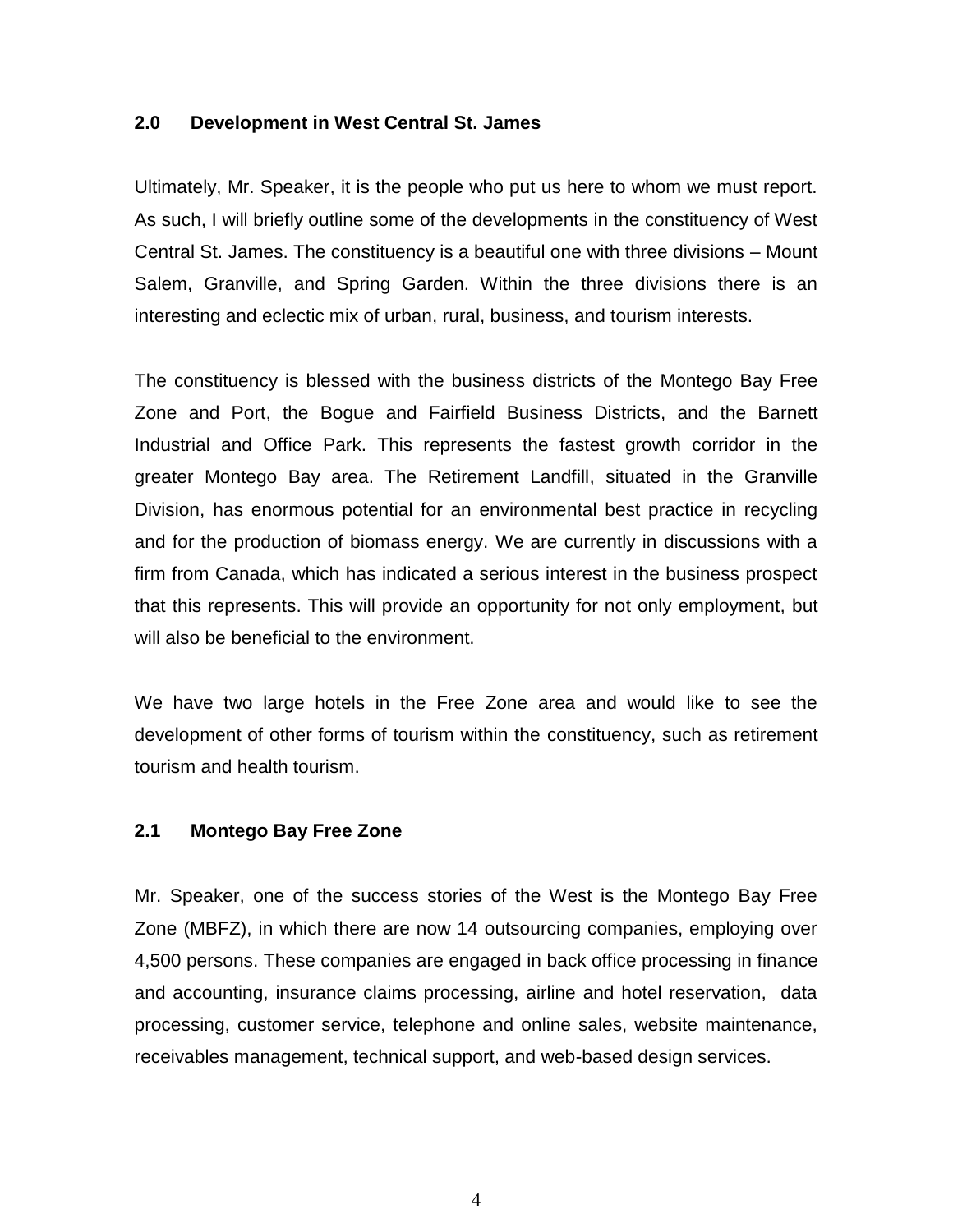Currently, Montego Bay Free Zone enjoys 98% occupancy for office space. The provision of new space is, therefore, imperative to achieving employment growth in 2012/2013. Current prospects include Vistaprint, which is constructing 92,000 sq. ft. of space at Barnett Technology Park, where they will be relocating their 635 seat facility from the Montego Bay Free Zone. The 35,000 sq. ft. of space to be vacated by Vistaprint is already being pursued by a number of companies.

A number of new and existing companies are also in the process of expanding or setting up new operations. The only issue that we have with the Montego Bay Free Zone, Mr. Speaker, is the scarcity of office space to meet the demand. So, we need some entrepreneurs to come forward and invest in the build-out of new space, whether through public-private partnerships, or otherwise.

# **2.2 Education**

Mr. Speaker, we have some of the top performing schools in the island. We were very successful in the recent GSAT examinations – over 30 students in the Howard Cooke Primary, for example, received an average of 90% or over in the exams. I have set aside almost a third of my Constituency Development Fund for the purpose of education, because education is the key to facilitate growth so that our young people can achieve their full potential and that Jamaica can rise to its full stature as a nation.

# **2.3 Skills Training**

The area of skills training is another tier of educational development for young people that must be developed. In this regard, I am pursuing plans to open a branch of the Caribbean Maritime Institute at a location in the Mount Salem Division. This will provide training for young people in the maritime field and link into the broader vision of the Ministry and Jamaica to become a logistics hub for

5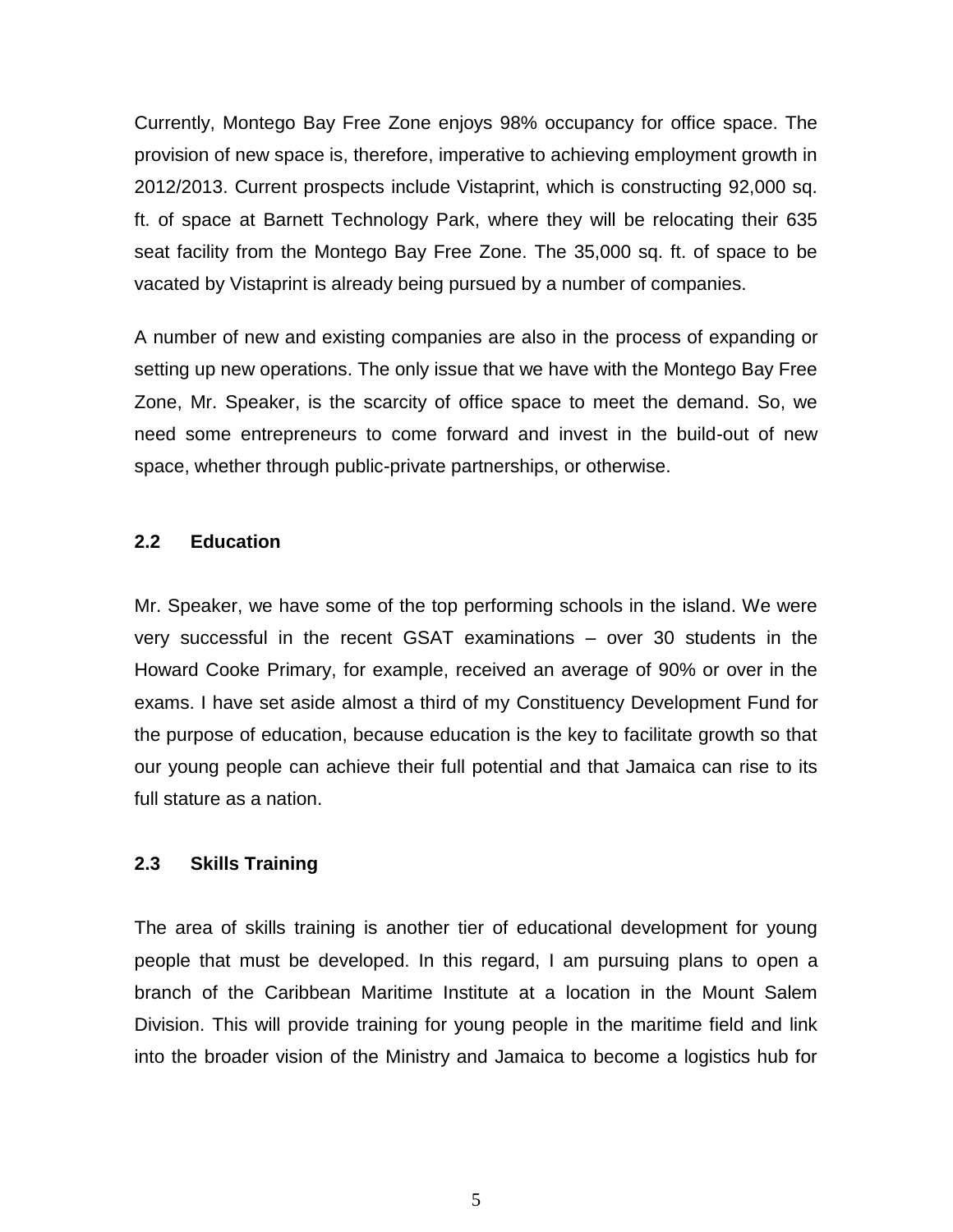the hemisphere, taking advantage of Jamaica's opportunity with the expansion of the Panama Canal. This is the way forward for Jamaica.

# **2.4 JEEP Project**

Under the JEEP Project, we have provided work for over 200 persons so far in the Mount Salem, Pitfour, Granville, Belmont, Spring Garden, Moy Hill and the Tower Hill areas. The JEEP projects continue in the constituency including, drain cleaning, bushing, disaster mitigation, school repair and road maintenance.

# **2.5 Summer Jobs**

Summer jobs have been provided for 30 young people through the Tourism Product Development Company (TPDCo), 10 through the Ministry of Industry, Investment and Commerce, and we continue to develop a job bank for at least 40 young persons in the IT sector. We are developing job banks for cooks, truck drivers, strawberry pickers, and hospitality industry personnel for Canada and elsewhere. In addition, we are training 30 persons in landscaping for placement in tourism and other industries.

# **2.6 Roads and Drains**

Mr. Speaker, roads remain a challenge in West Central St. James. However, we are working to improve the condition of the roads. The Long Hill Road at Kings Gate has been in a state of disrepair for the past two years. This has represented a very dangerous situation to motorists. Mr. Speaker, immediately upon assuming stewardship of the constituency I made successful representation on behalf of the constituents to the NWA and have received approval to reconstruct the parapet wall and drain cleaning, which is to start immediately.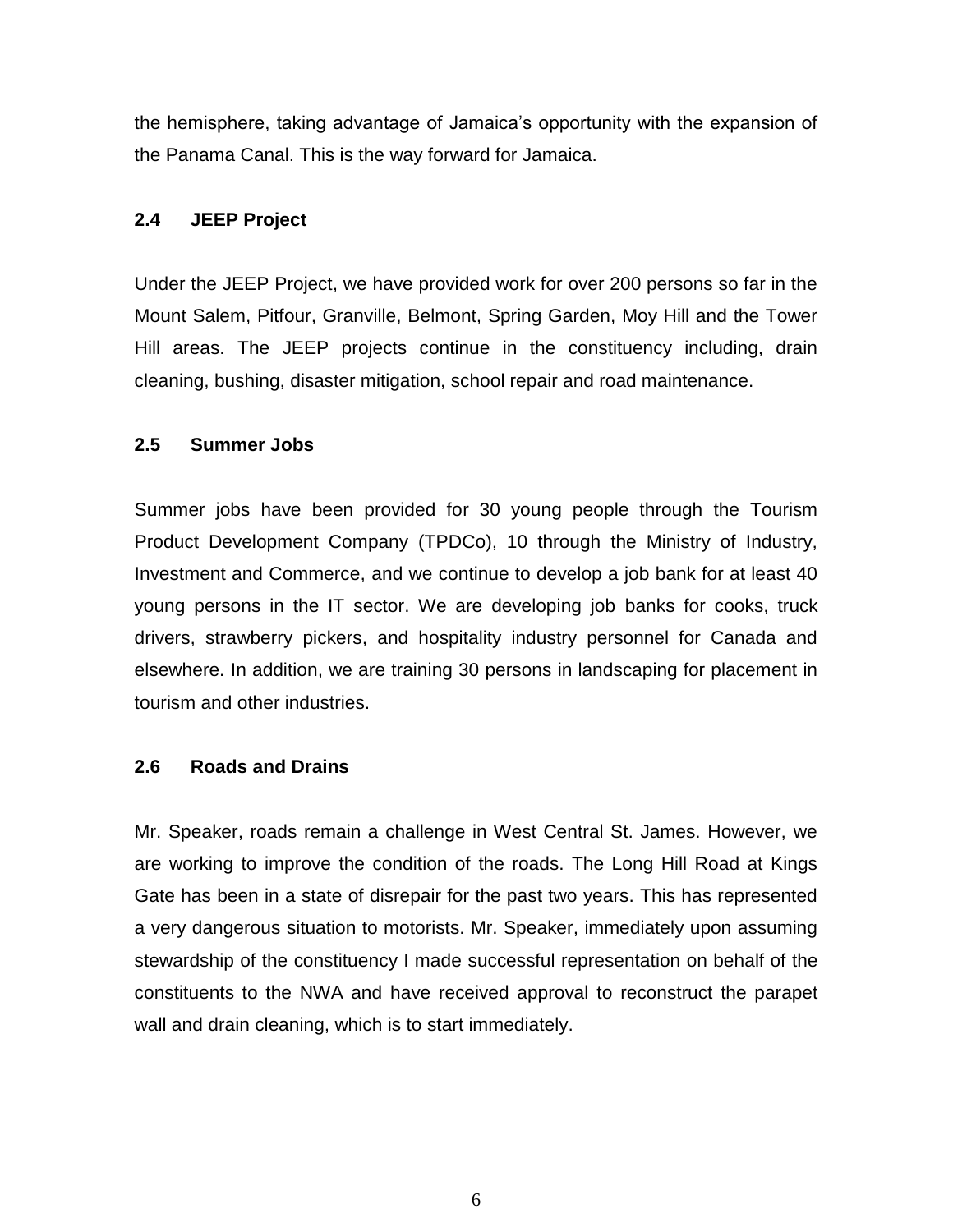Other roads that I have fixed on assuming office include Catherine Mount, Pitfour Boulevard, and the road at Moy Hill intersection with Tower Hill. I assure the residents of Bogue Hill that their sign: "**We Want Road"** has not escaped my attention and that this road is next on the agenda for repair.

The Granville Road remains a thorny issue since the road was originally part of the JDIP Project which was left in suspension, in an incomplete state. Residents have had to suffer through dust and poor air quality, resulting from the condition of the road. But, I assure the residents of Granville that I have made adequate representation on their part to the NWA and that efforts are on the way to rectify the situation. Mr. Speaker the fixing of this road is urgent.

Drain cleaning also continues in the Catherine Hall, Tucker and Retirement areas for rehabilitation and disaster mitigation.

## **3.0 Vision**

Mr. Speaker, the vision for West Central St. James is built on the Jubilee theme. The concept of Jubilee is taken from Leviticus, which means the year of release – release from all debts.

Secondly, the year of Jubilee means the ownership of land, and that is why I have dedicated \$1 million of my Constituency Development Fund to accommodate land titling in conjunction with the Land Administration and Management Programme (LAMP). We will be undertaking training of young persons to render assistance to navigate the LAMP process, so that constituents of West Central St. James will become land owners in this our Jubilee year. We have four Operation PRIDE sites in the constituency and we are making representations to the Minister to transfer titles to all qualified persons.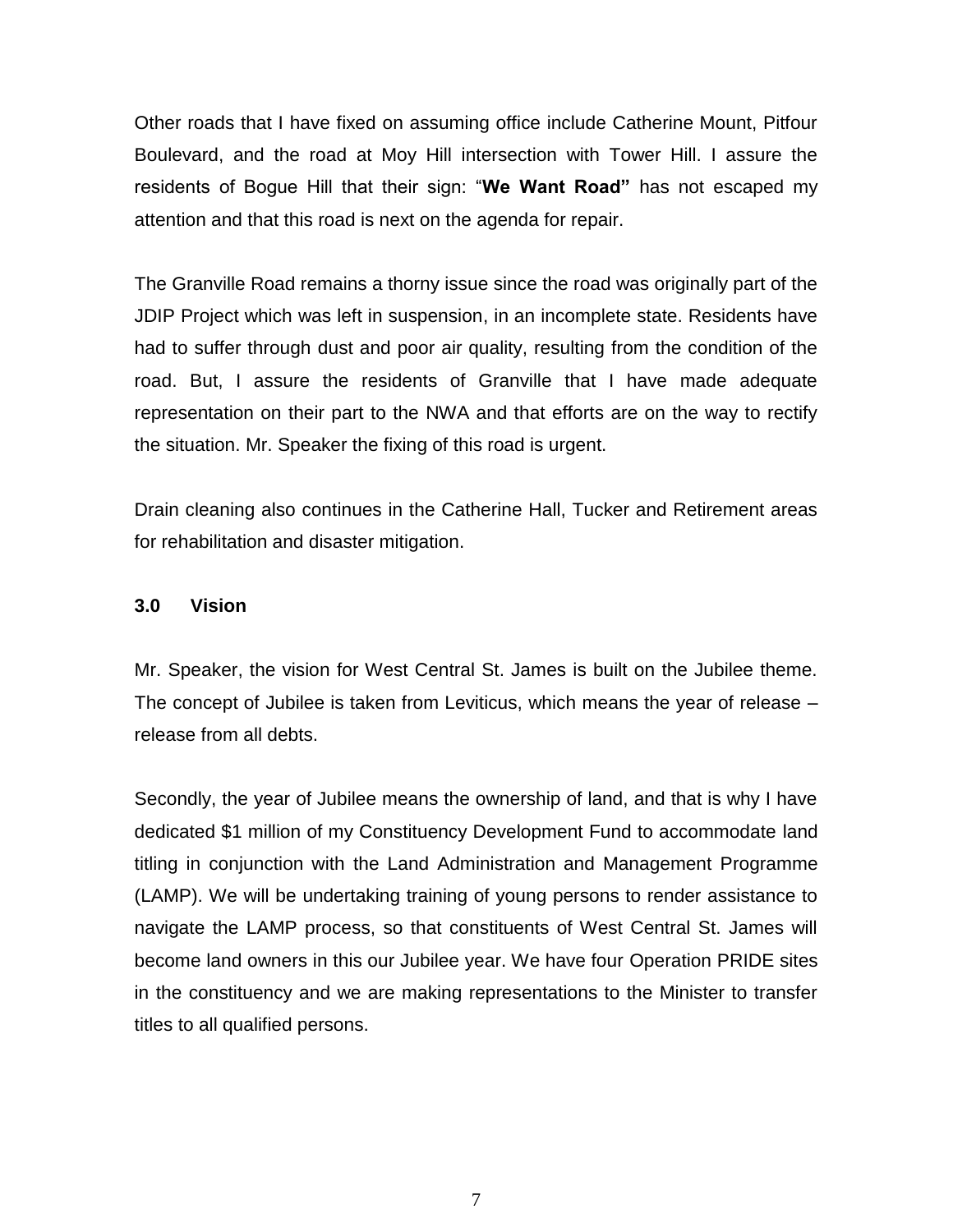Thirdly, according to the year of Jubilee, persons should return to their inheritance and possessions and family. And, this is why I have returned to Jamaica at this time to be a part of the process of empowerment to produce economic growth and development. I have returned to my roots in Montego Bay for this purpose. That is why I am so happy to be a part of the Ministry of Industry, Investment and Commerce in which Minister Hylton in his presentation to you spoke to the strategy for achieving economic growth with jobs.

Fourthly, dwell in safety. This is one of the premises of our  $50<sup>th</sup>$  year of independence that we should dwell in peace and safety for reconciliation among family, neighbours and community. This will affect all aspects of the community – police, churches, schools, businesses and other members of civil society. I am, therefore, working along with the Citizen, Security and Justice Programme (CSJP), particularly in Granville and Mount Salem, and with the Dispute Resolution Foundation (DRF) and the Restorative Justice Programme (RJP). In fact, the Granville committee is having their own homecoming celebration for the 5<sup>th</sup> anniversary.

I believe that a new day is coming, Mr. Speaker, as a promise of a fresh start associated with the year of Jubilee. This means restoration and release and liberty to all of the inhabitants of the land, those in Jamaica and those abroad. This leads me to the Diaspora. I am so grateful to the Most Honourable P.J. Patterson for having the vision to recognize the Diaspora and it's important role in the development of this great nation. Prime Minister Portia Simpson Miller has facilitated me as a motivated Jamaican to become an active participant in the governance and nation building process, again I say thank you.

Mr. Speaker, there are many more Jamaicans in the Diaspora who play an active role in building and sustaining the economy of this nation. In fact, the Diaspora has contributed \$1.7 billion dollars in remittances alone in 2011 - the number two

8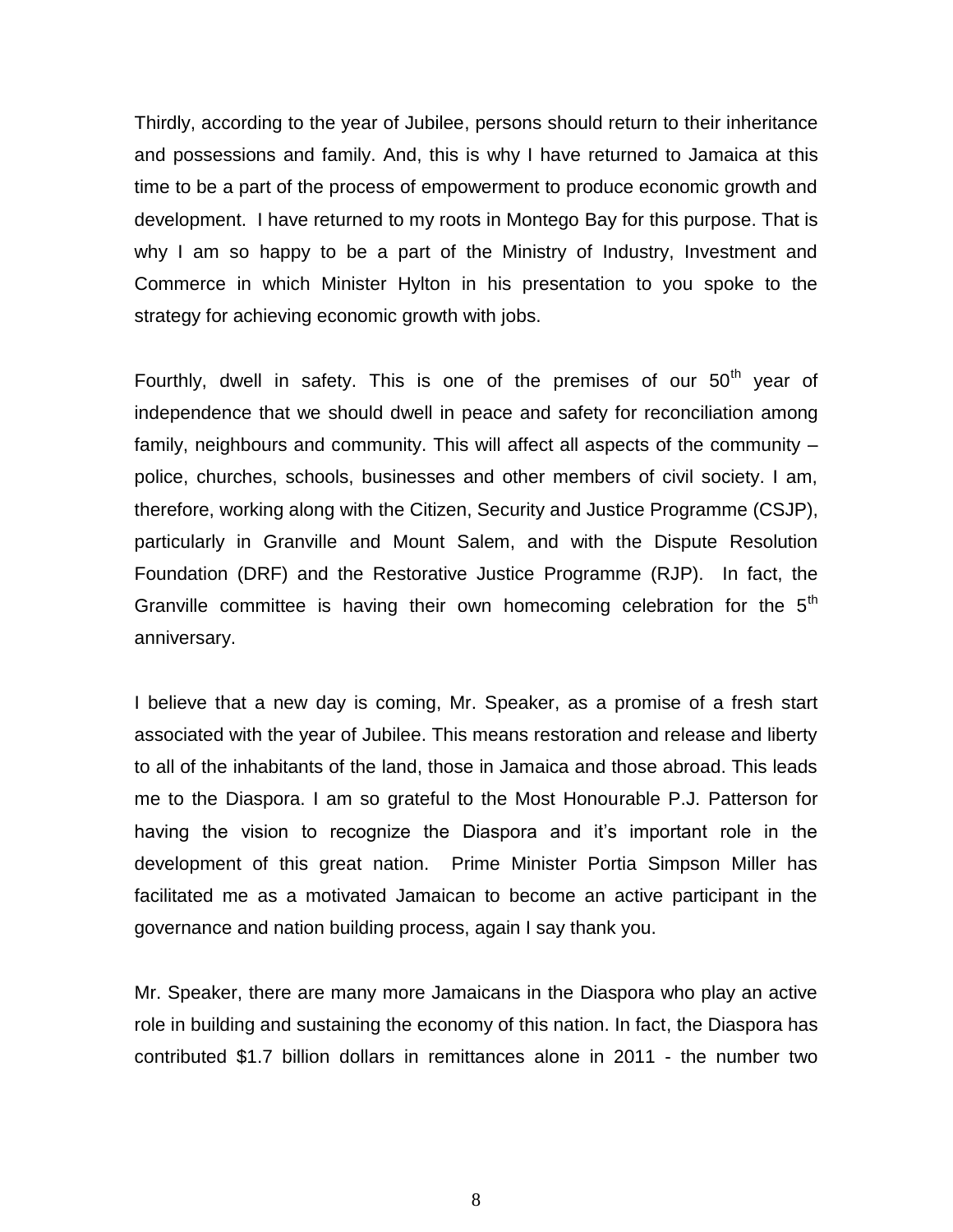foreign exchange earner after tourism. Even in times of recession, the Diaspora has shown their commitment in maintaining their flow into the economy.

#### **4.0 Outward Mission to Toronto**

Mr. Speaker, let me now report on a successful mission led by me to Toronto, Canada from April 4 to 15 this year. This visit provided a unique opportunity to meet with leading exporters to Canada, prospective investors interested in doing business in Jamaica, and major Diaspora groupings such as the Jamaican Canadian Association (JCA).

On a whole, Mr. Speaker, the programme of meetings in Canada was successful in meeting and advancing the interest of both top exporters and high-level investors that are serious about investing in Jamaica. Top-tier ICT networks and billionaire networks in Canada have been successfully penetrated, representing a significant breakthrough in our marketing efforts on the ground and the creation of a much clearer pathway for realization of new investments. Of particular note, is the strong interest by Diaspora investors, which needs to be engaged through high level presentations across North America in key cities such as New York, Miami and California with a view to taking full advantage of the additional funding opportunities that are now available.

In June of this year I was also a guest of the Diaspora at their conference in the North East in Boston for Diaspora Day and in Washington for Caribbean Legislative week, where I addressed a number of Diaspora members on the issues of investment in Jamaica.

#### **5.0 Diaspora Strategy**

Mr. Speaker, this administration recognizes the importance of the Diaspora in nation building and as a key market for Jamaican exports. For these reasons,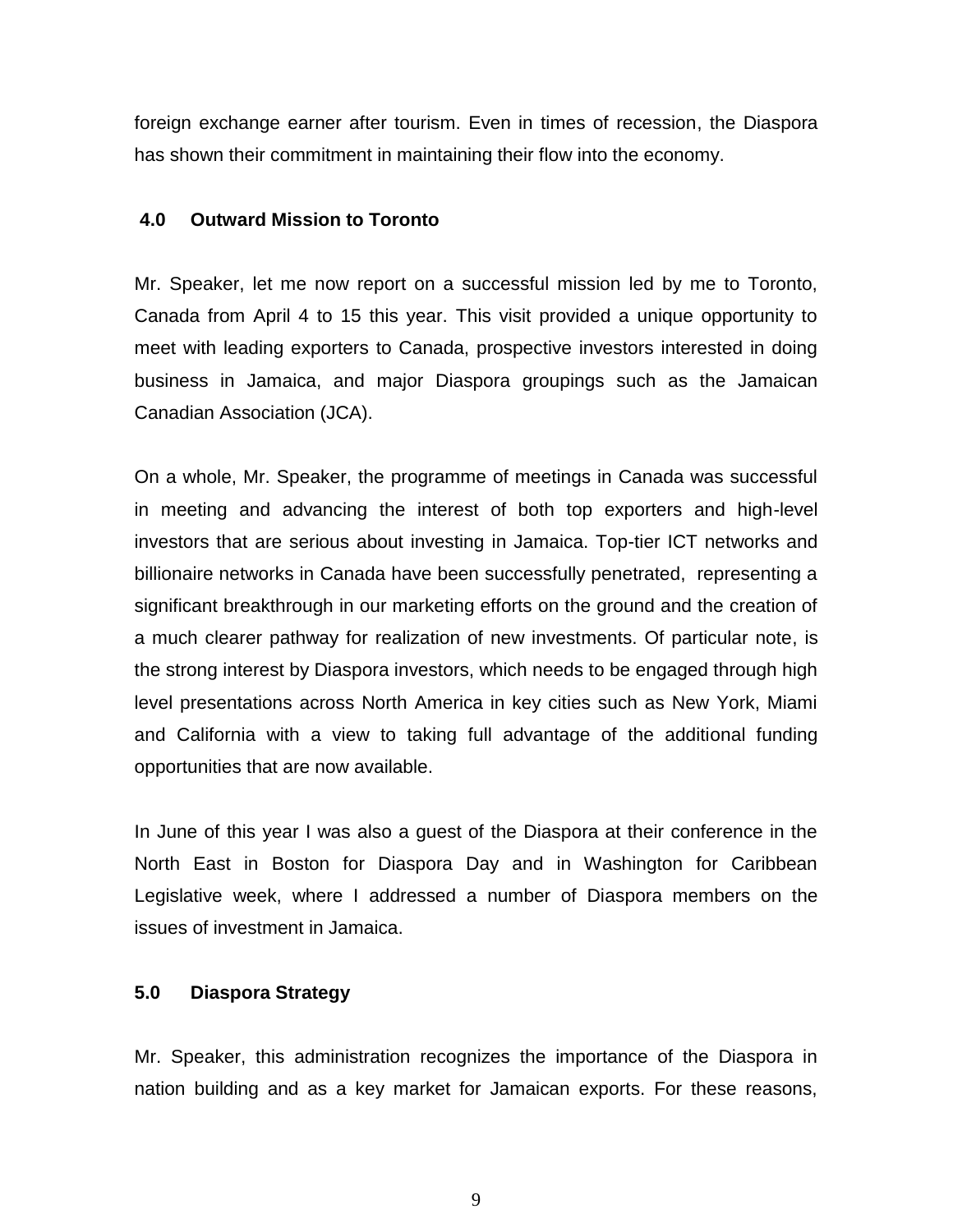JAMPRO has developed a **Business Diaspora Strategy**, aimed at tapping into the significant economic potential of the Diaspora. Events such as Jamaica House at the 02, Meet Jamaica campaign in London, and the Jamaica 50 Independence celebrations, will be used to facilitate strategic engagements with the Jamaican Diaspora.

# **5.1 Diaspora Partnerships**

Already, some significant Jamaica and Diaspora partnership development opportunities exist:

- **The packaging of opportunities for small investors, including joint ventures** with multiple investors from the Diaspora
- Building on initiatives, such as the recently launched Caribbean Marketplace Business Competition, which encouraged partnerships between members of the Caribbean Diaspora in the US, UK and Canada, with entrepreneurs in the Caribbean. The Caribbean Marketplace gives the opportunity of a grant of US\$100,000 for qualifying business ideas. The competition ends July  $31^{st}$ , 2012. The websites are: [www.competecaribbean.org](http://www.competecaribbean.org/) and [www.caribbeanidea.org.](http://www.caribbeanidea.org/)
- Partnership opportunities also exist for the development of a clear Diaspora bond mechanism and associated marketing strategy

# **5.2 Diaspora Bond**

Mr. Speaker, the Ministry of Industry, Investment and Commerce has been working with the Ministry of Finance and Planning and the Ministry of Foreign Affairs and Foreign Trade, towards floating a US\$1 billion Diaspora Bond during the current financial year. This Bond, Mr. Speaker, is seen as another way in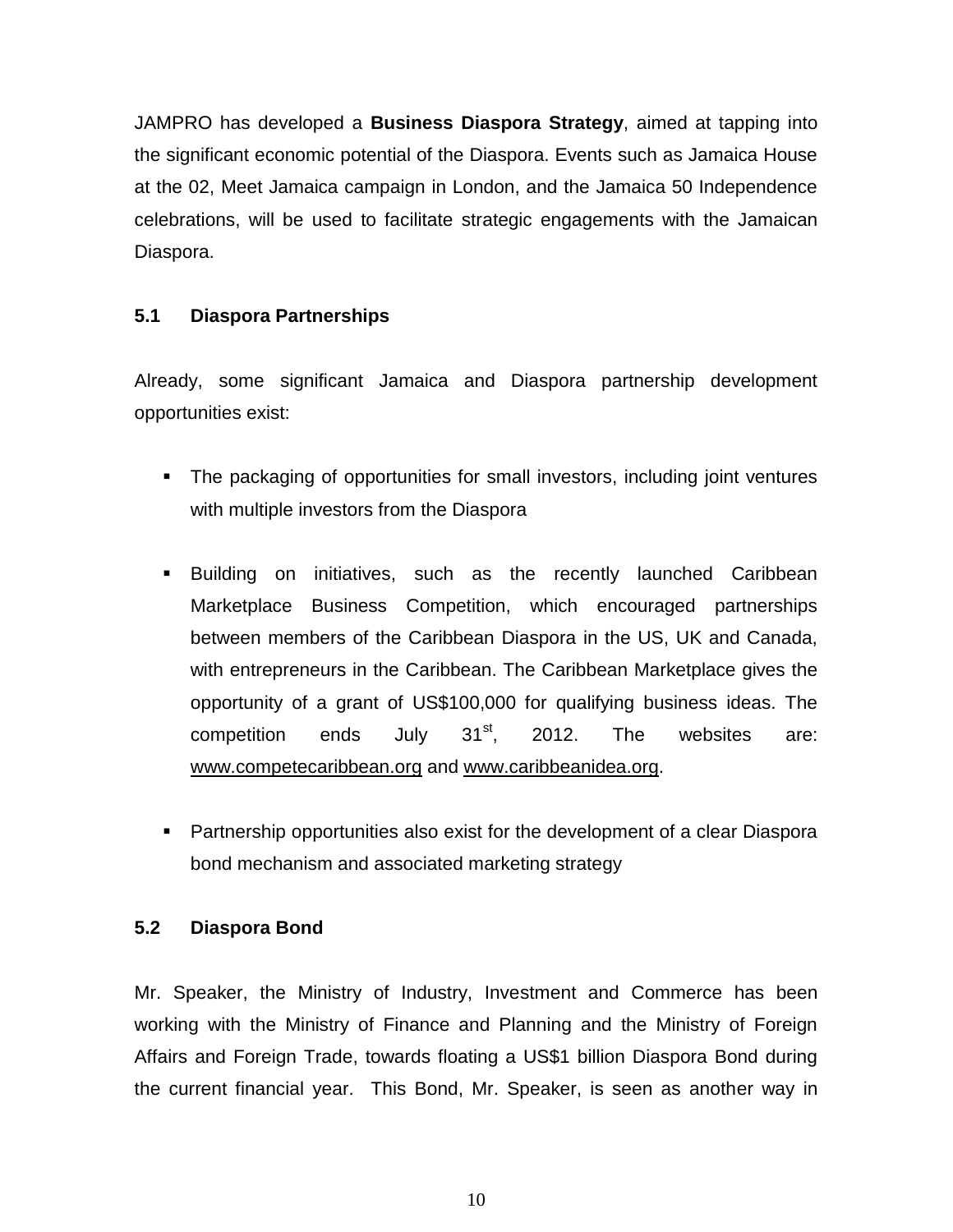which the Jamaican Diaspora can make a tangible contribution to our economy to foster growth and employment. Our intention is for the bond to be offered at an attractive rate, and the funds used for small and medium enterprise projects.

Diaspora Bonds have been used by other countries, such as India and Israel. We are very confident that a Jamaican Diaspora Bond would be very successful and would definitely redound to the benefit of all Jamaicans – at home and abroad. Promotion of the Bond would be undertaken by JAMPRO in Diaspora communities in the UK, the USA and Canada.

The aim of this strategy is to give incentives to the Diaspora to take full advantage of the opportunity for investment in Jamaica, in the same way that we do for foreign direct investment.

#### **5.3 Services Exports**

Another area that we are focusing on, Mr. Speaker, is our services sector, which contributes some 74% of our GDP. JAMPRO, as one of Jamaica's focal points for services, continues to support the services sector through the Jamaica Coalition of Services Industries (JCSI). The JCSI is working towards developing an effective Services Growth and Expansion Plan, which is a part of the Vision 2030 National Development Plan, and which supports the National Export Strategy's (NES's) objective of increasing the contribution of services to overall exports by 2013.

As we move towards that objective, JAMPRO has secured US\$405,000 (\$J35mn) in funding from the Caribbean Aid for Trade and Regional Integration Trust Fund (CARTFUND) to meet the needs of the rapidly expanding services sector. A consultant has been secured and will be assisting the JCSI in developing the sector expansion plan, to be finalized by October 2012. This Plan will outline the strategies for the development of five priority services sectors over a three year period.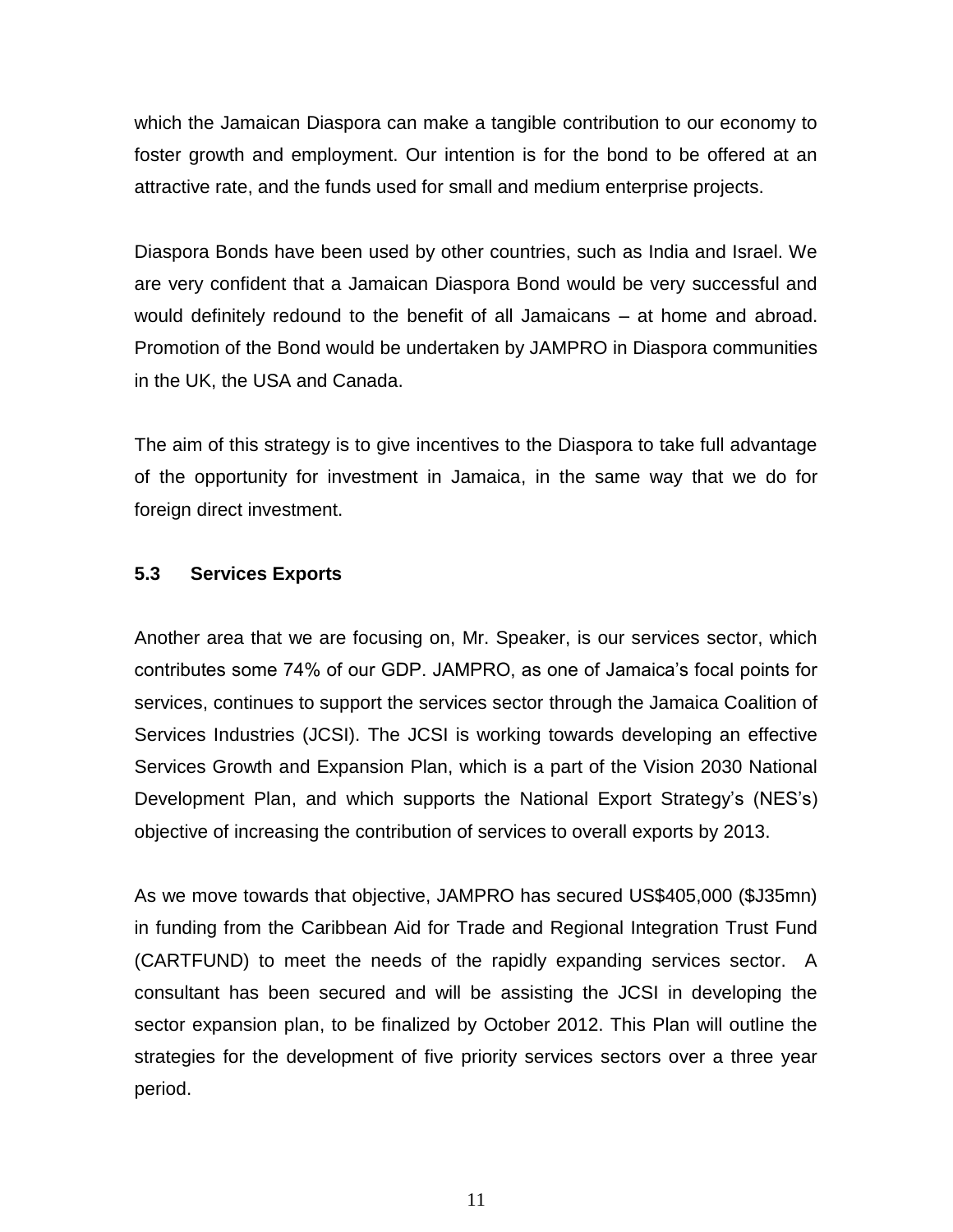#### **6.0 Creative Industries**

Mr. Speaker, I want to commend my colleague Minister of Youth and Culture on the role being played by that Ministry in creating a policy framework and in positioning the cultural and creative industries among the leading sectors for foreign exchange earnings in Jamaica. I believe there is a symbiotic relationship between both Ministries and to that extent, I would like to share with this Honourable House some of the things we are doing in terms of the creative/cultural industries.

JAMPRO will be engaging in strategic interventions within the creative industries that are less dependent on incentives, primarily in the following areas:

**Film**: Our main focus will be on the niche area of animation. This is in keeping with the Business Process Outsourcing (BPO) sector strategy that seeks to propel Jamaica towards the higher value-added service offerings. JAMPRO, nevertheless, will also continue to provide facilitation services for TV productions, of which reality TV series represent significant opportunity, particularly for job creation.

**Fashion**: Here, we are looking at capacity development for designers and outsourcing manufacturing partnerships in the region (Haiti and Dominican Republic), as well as targeting greater access to Diaspora and other markets.

**Music**: We continue working in partnership with the music clusters and industry associations to facilitate capacity development, data collection, lobby efforts as well as developing and engaging with a database of producers in key UK and other markets.

Mr. Speaker, there is great potential in the creative industries. JAMPRO, in its first quarter, has already secured over US\$702,000 (unaudited figure) in linkage

12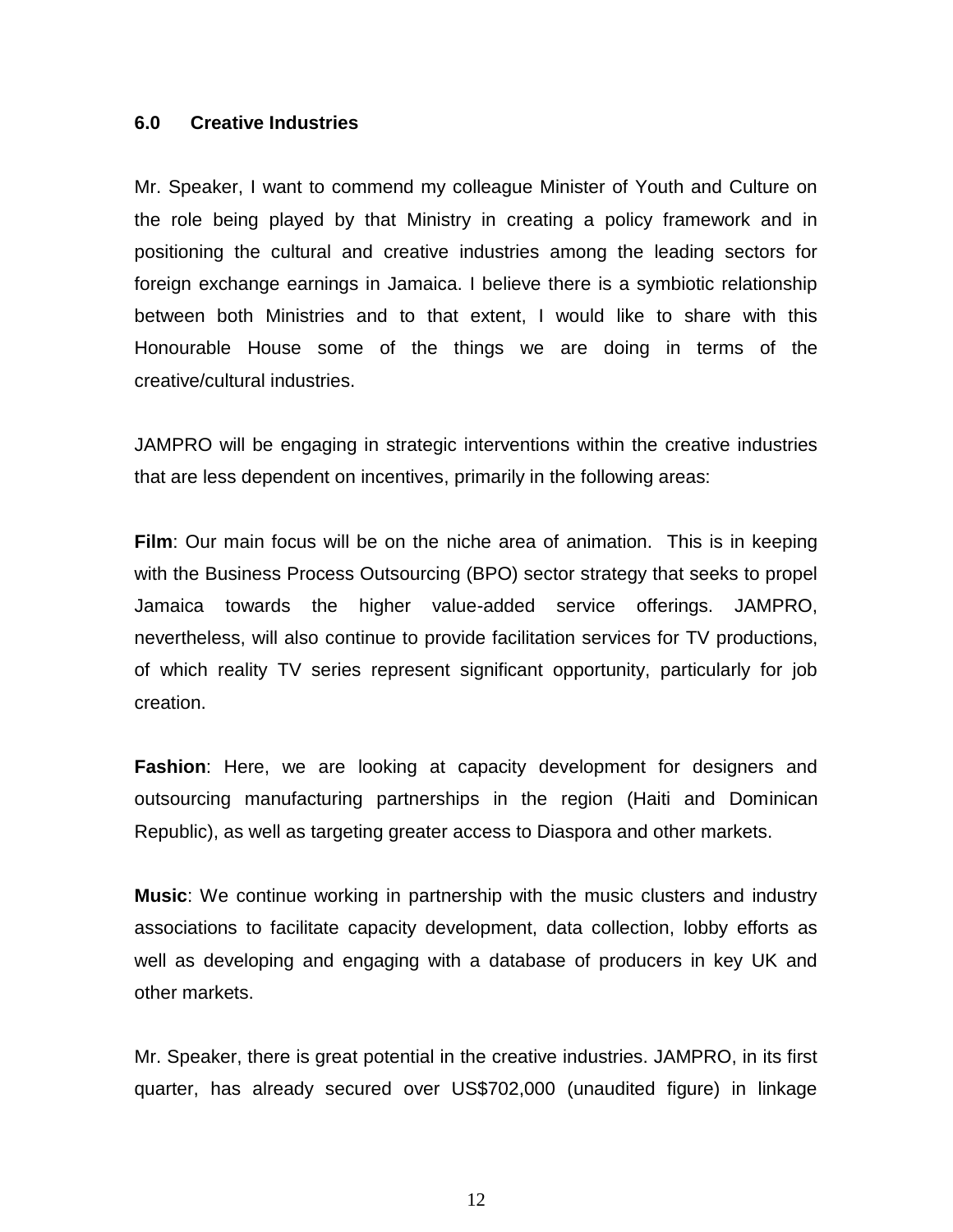contracts from this industry. This does not include what could be accrued from feature films and other incentive-dependent creative industry projects. In the development of the Omnibus Incentive Act, we must ensure that the resulting incentive framework enables the creative industries sector to continue contributing towards the country's economic growth and job creation objectives.

# **7.0 Food Safety**

Mr. Speaker, the safety of our food supply is not only critical for our domestic market, but equally so for our food exports, which in 2011 had a value of US\$133.9 million. The United States, the main market for Jamaican foods, under the Food Safety Modernization Act (January 2011), requires the implementation of more stringent food safety control systems by foreign suppliers of food. Failure to implement satisfactory preventive controls could result in many of our food exporters being unable to enter the US market, resulting in a loss of valuable foreign exchange and jobs.

Initiatives taken by the Bureau of Standards (BSJ) to assist local firms in becoming compliant with the requirements of the FSMA include:

 Collaboration between the BSJ and the University of the West Indies in the conduct of an FDA-approved course of study – Better Process Control School in January 2012. This had an 88.7% success rate. A second course is currently underway (July 16-20, 2012) with some 24 participants from Jamaican firms

Other BSJ initiatives include:

**Provision of 50% discount on laboratory and other technical services, under** agreements with JAMPRO and the MSME Alliance, and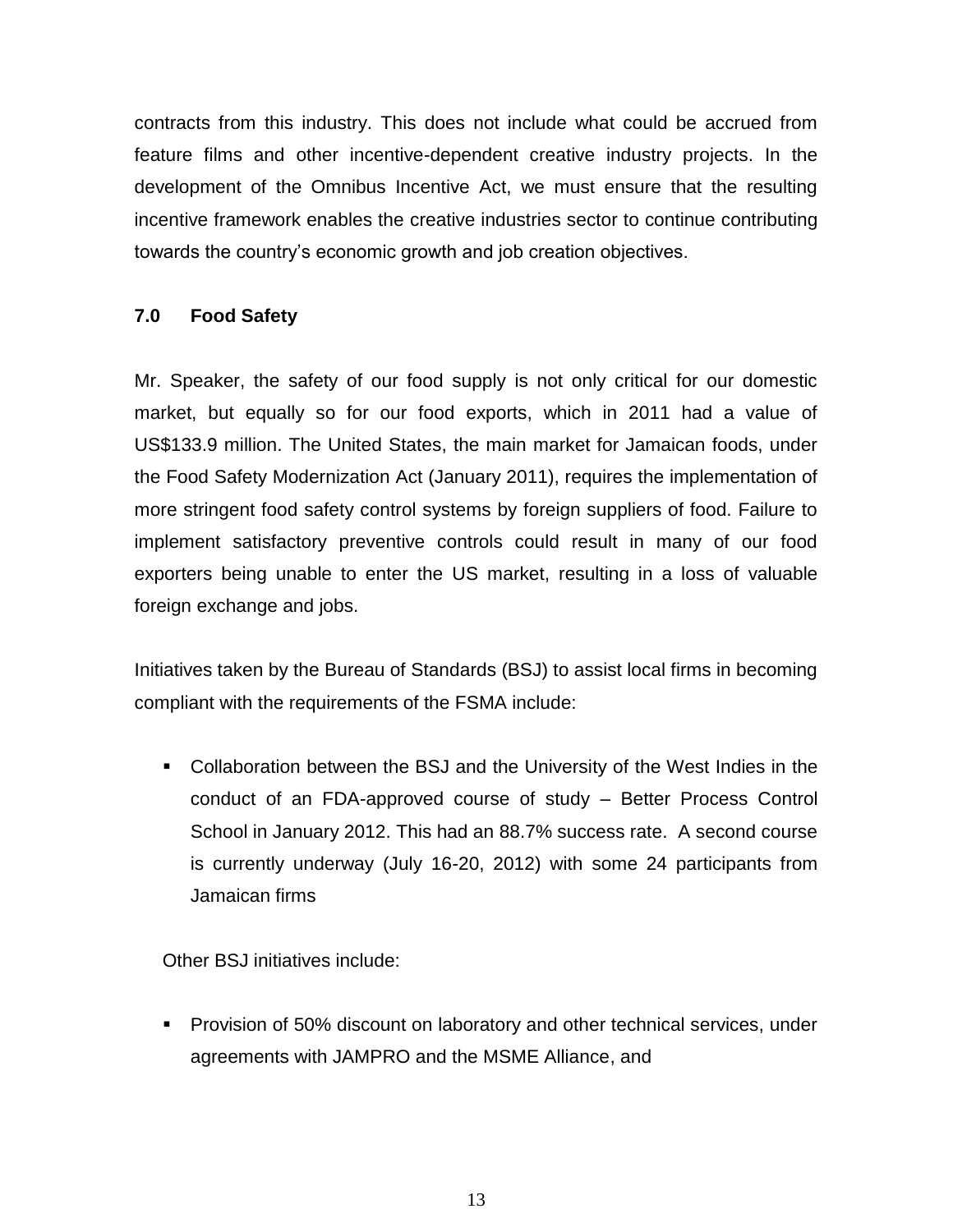Strengthening the organisation's food safety regulatory inspection procedures by aligning food processing inspection approaches with the requirements of the US Code of Federal regulations

Further, in continuing support for our food safety system, the Bureau now has the ability to test for Listeria Monocytogenes. This organism presents a serious food safety risk, as evidenced by outbreaks in Canada in 2008 (22 fatalities) and as recent as 2011 in the United States (30 fatalities). This capability is a significant addition to the food safety arsenal in furthering our efforts to produce safe and wholesome products.

# **7.1 Jamaica National Agency for Accreditation (JANAAC)**

The Jamaica National Agency for Accreditation (JANAAC) has also been working assiduously to implement a strategy to ensure that by 2013 a set of Jamaican laboratories will be accredited and capable of dealing with the range of tests required by food exporters to the United States. This, Mr. Speaker, requires the utmost urgency as currently, there is no accredited food testing laboratory in Jamaica.

To this end, JANAAC has:

- Identified the scope of tests that need to be done on food products for export to the USA
- **IDENTIFIED ISO ISON ISONATO ISONATION I**nvolved in testing food for exporters
- **Conducted a readiness for accreditation survey on these laboratories, and**
- **Introduced a cost sharing mechanism in which JANAAC will bear about** 50% of the cost of accreditation.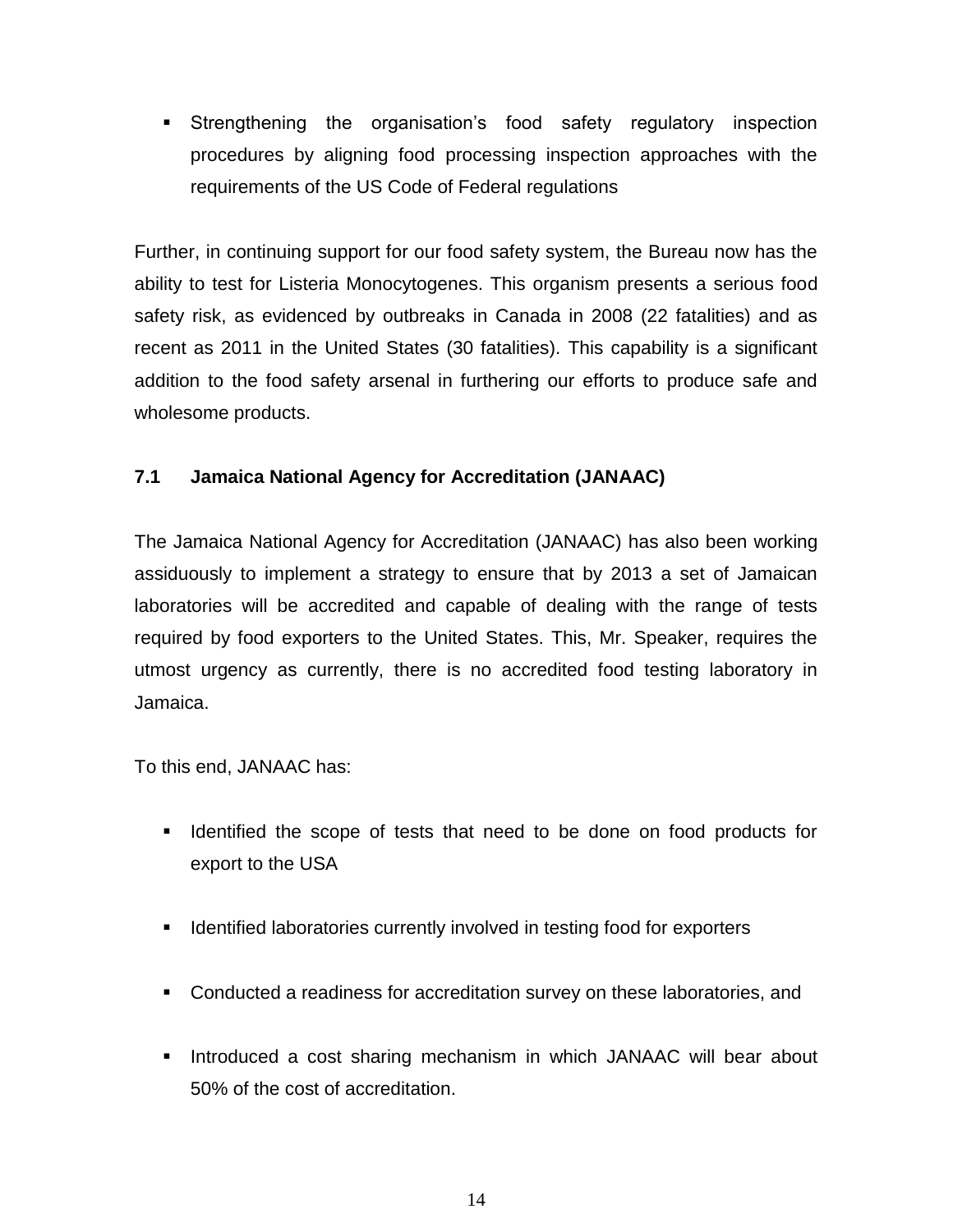To-date, five food testing laboratories have applied for accreditation and are going through the process, which takes between 7-24 months, depending on the readiness of the laboratory.

# **7.2 Caribbean Cooperation in Accreditation**

JANAAC has also been working with the CARICOM Regional Organization for Standard and Quality (CROSQ) and Trinidad and Tobago Laboratory Accreditation Service (TTLABS) to develop the Caribbean Cooperation in Accreditation. This entity, which is a regional accreditation mechanism for facilitating trade in the CARICOM Single Market and Economy (CSME), was approved by the Council for Trade and Economic Development (COTED) at its Thirteenth Meeting in June 2010.

The formation of the CCA is expected to help minimize Technical Barriers to Trade (TBTs) between the different islands in the CSME and in facilitating cost effective accreditation solutions for the region.

# **7.3 Increased Fines**

In addition to these developments, Mr. Speaker, the fines for food safety breaches have been increased, due to repeated violations and contraventions of the regulations governing processed foods.

- Under the Standards Act, fines have been increased from \$500,000 to a maximum of \$3 million, and/or imprisonment for a term of twelve months
- Under the Processed Foods Act, fines have been increased from \$200,000 to \$3 million, and/or imprisonment for a term of twelve months.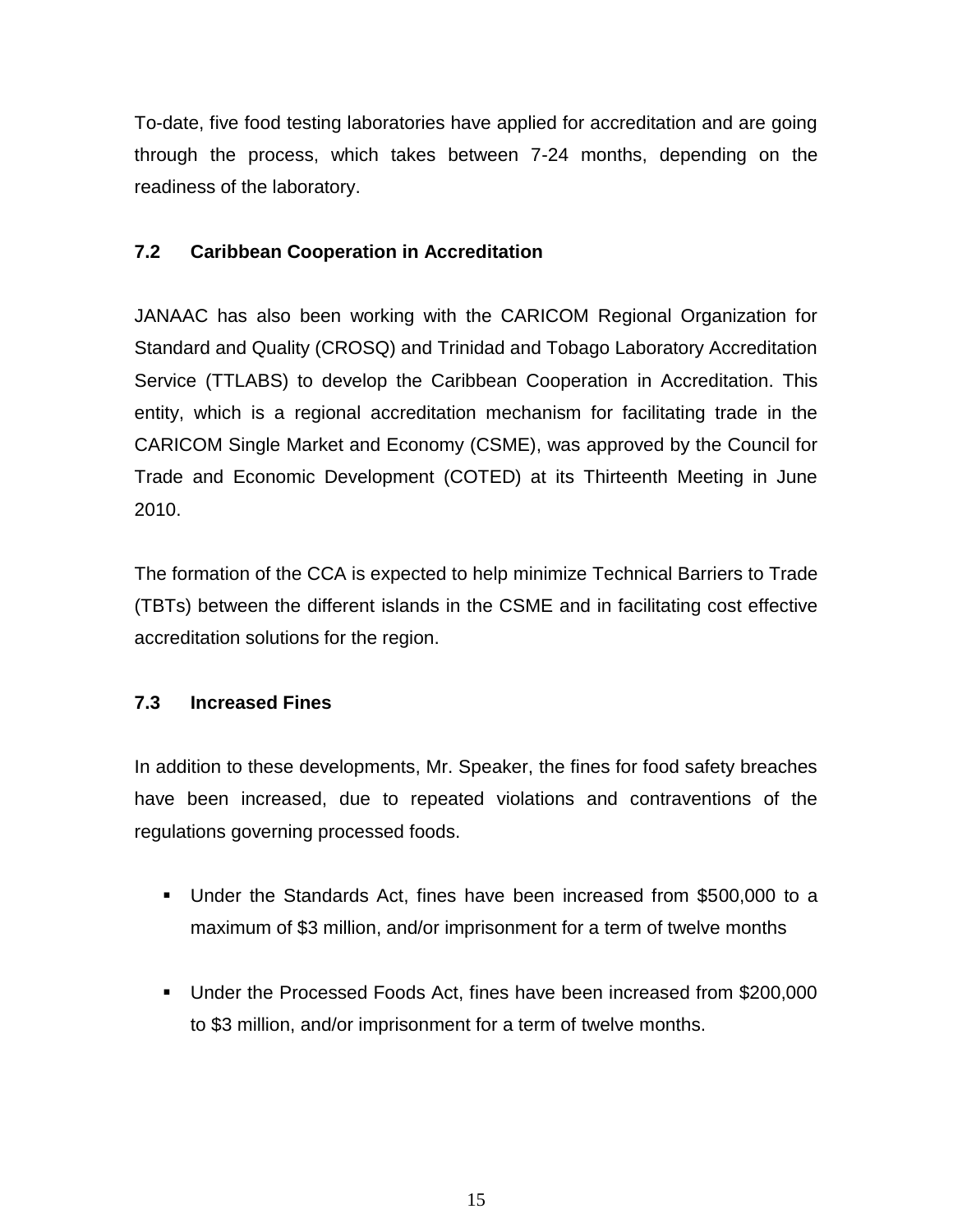We anticipate that these amendments will act as a more effective deterrent to food safety violations.

## **8.0 Consumer Issues**

Mr. Speaker, in the environment that we live today, consumers would be at a serious disadvantage without the existence of the Consumer Affairs Commission (CAC), which plays a critical role in areas such as market surveillance, consumer/business education, complaint resolution, and consumer protection and advocacy.

# **8.1 Complaints Resolution and Outreach Services**

In dealing with consumer complaints, the Commission continues to achieve a high resolution rate. For the last financial year (2011/2012), 1,960 complaints were handled, of which 1,739 or 87% were resolved. The CAC also secured compensation/refunds amounting to \$12,973,942 on behalf of aggrieved consumers.

# **8.2 Amendments to the Consumer Protection Act (2005)**

One of our immediate objectives, Mr. Speaker, is to make the Commission more effective in carrying out its responsibilities. To that extent, Mr. Speaker, amendments are being sought to the Consumer Protection Act (2005). The aim is to facilitate increased efficiency and allow for broader punitive measures for breaches of the Act.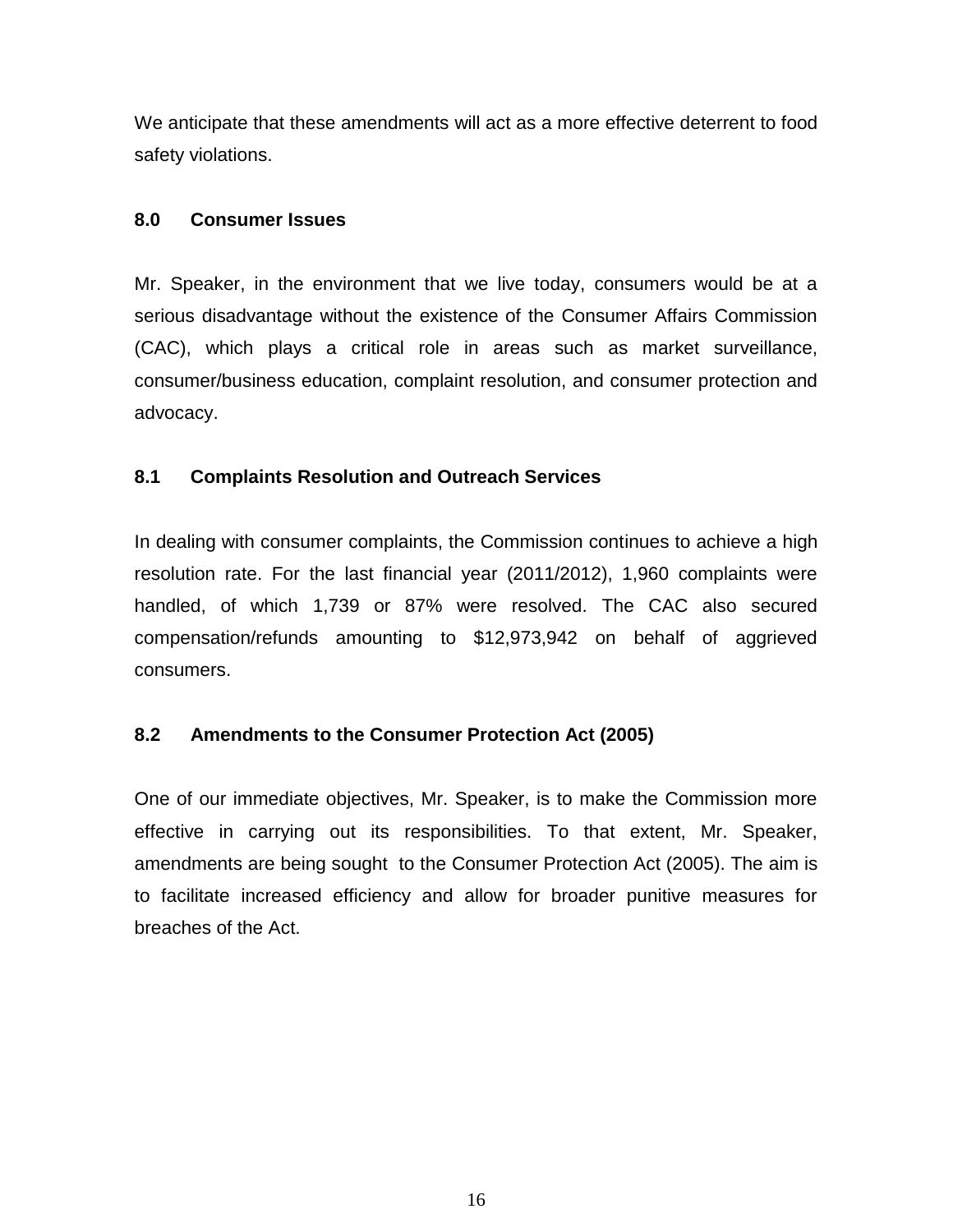# **8.3 Tribunal**

One of the main amendments being proposed by the CAC is the establishment of a Tribunal. This would reduce the lengthy time that matters under the jurisdiction of the Consumer Protection Act are handled by the formal court system.

# **8.4 Widened Power to Provide Legal Representation**

The second area that we are looking at in terms of amendment to the Consumer Protection Act, Mr. Speaker, is wider powers to provide legal representation. In its current form, the Commission may sue only on behalf of complainants falling within section 7(2) of the Act (i.e., where the complainant is a minor, or is unable to act for himself due to his death, or to infirmity), or where it (the Commission) is personally aggrieved. As such, the CAC has no locus standi to sue on behalf of members of the public at large. The proposed amendments seek to empower the Agency to represent all categories of complainants, and allow enforcement proceedings in the public interest.

# **8.5 Consumer Protection in the Caribbean Project**

I would also like to take this opportunity to update this Honourable House on the Consumer Protection in the Caribbean Project, which Jamaica entered into in 2009 with Consumers International, the Inter-American Development Bank and two other CARICOM member states – Barbados and Trinidad and Tobago.

One of the primary deliverables of the project is implementation of a code of conduct for banking services in the region. The draft code was published in April 2011, outlining minimum service standards expected of stakeholders. At the very outset, it was expected that our local banks would have collaborated with the Commission in creation and implementation of the Code. To date, the requested support has not been forthcoming.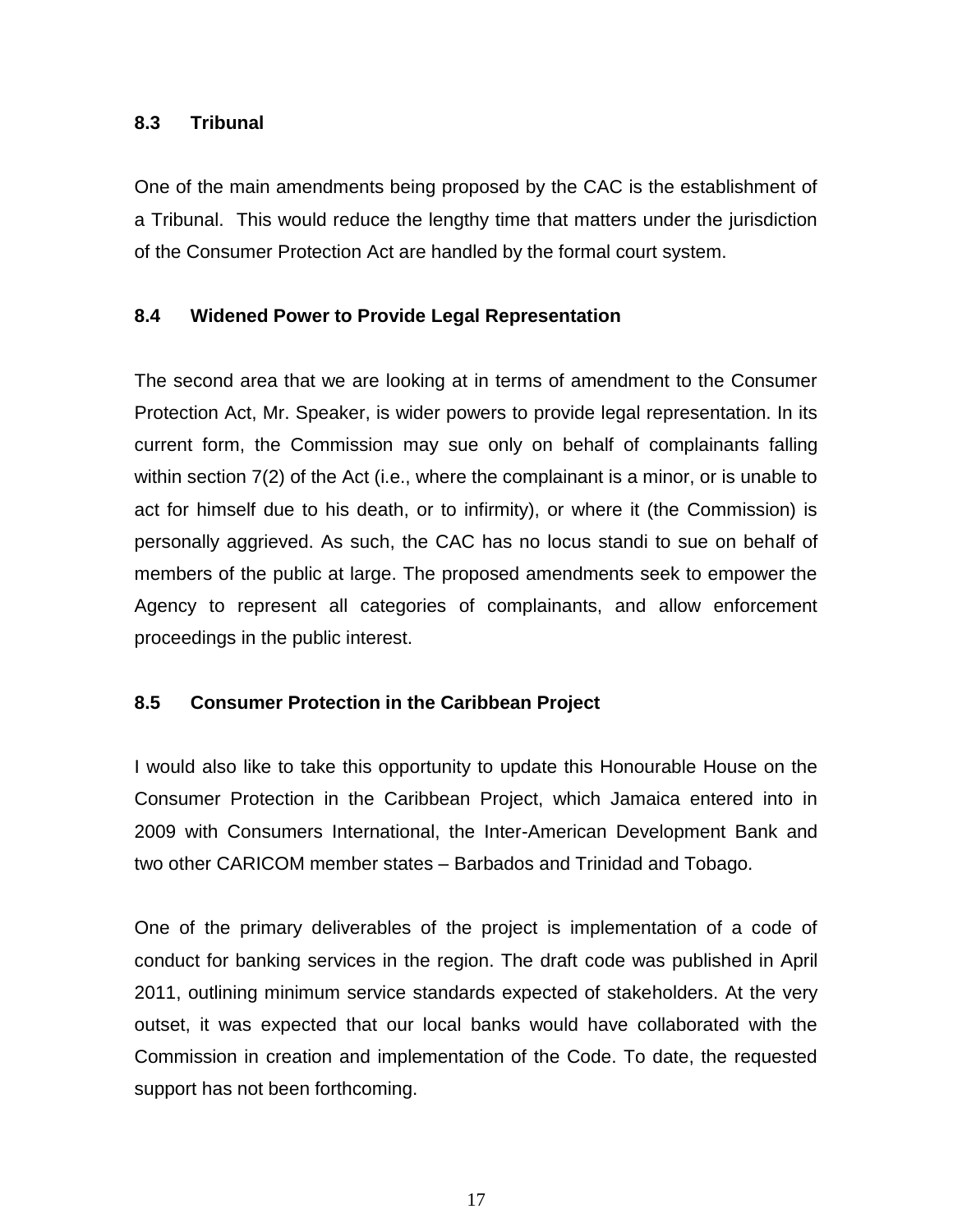#### **9.0 Competition – Enforcement and Advocacy**

Mr. Speaker, we continue our efforts through the Fair Trading Commission (FTC) to ensure a competitive landscape and protection of consumers from unfair business practices. The FTC, during the period April 1, 2011 to March 31, 2012, investigated a total of 349 complaints, of which 224 were resolved.

In terms of competition advocacy, Mr. Speaker, the FTC has conducted a number of critical market assessments. These include an assessment of the effect of the Common External Tariff (CET) on the cost of fuel in Jamaica. This study revealed that removal of the CET on automotive diesel oil and heavy fuel oil would reduce Petrojam's ex-refinery price by 8.3% and 4.4%, respectively. Secondly, based on the recomputed ex-refinery Petrojam price, the effect of the removal of the CET would result in a 4.2% reduction in the cost of electricity.

The FTC also conducted an assessment of the extent to which consumer complaints about the JPS's back-billing practices can be investigated under Section 37 of the FCA. The FTC concluded that a breach may be established where the under-recording or understating of consumption is not attributable to the consumer, such as in cases of inefficiency or malfunction of the relevant meter, provided the consumer had no knowledge or notice of the inefficiency or malfunction.

# **10.0 Intellectual Property Rights**

Mr. Speaker, protection and enforcement of our intellectual property rights must be accorded the necessary primacy. This is critical to the role being played by the Jamaica Intellectual Property Office (JIPO) in ensuring that our intellectual property laws and systems contribute to national economic growth and development, and that the benefits of rights holders are recognized.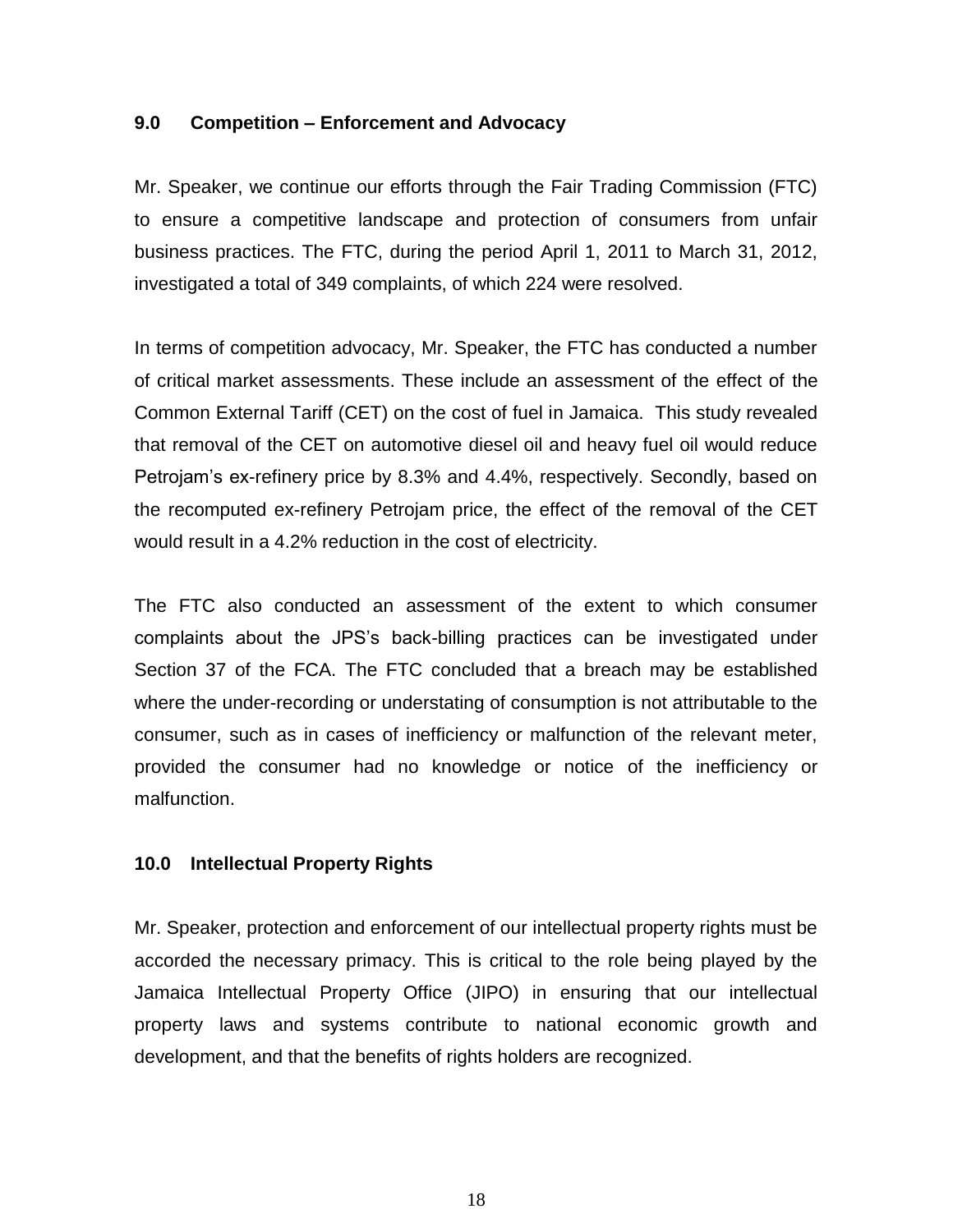#### **10.1 Enforcement**

In terms of enforcement, JIPO along with the Organised Crime Division (OCID) has been involved in the public destruction of thousands of pirated CDs, DVDs and counterfeit Trade Mark goods.

We will, Mr. Speaker, continue to send a strong message to those persons involved in the criminal activity of piracy, that the Government is serious about the enforcement of intellectual property rights. This work will be intensified during the year, with JIPO and OCID embarking on an enforcement drive.

# **10.2 Geographical Indications**

Mr. Speaker, extensive work and training has also been facilitated by the Government in the area of Geographical Indications, in particular for our producers of Blue Mountain Coffee, Jamaica Rum and Jamaica Jerk. The opportunity now exists to register these products as GIs with JIPO, and for the producers to enjoy the competitive advantage to be gained from these niche products.

On the occasion of the 2012 Olympics, we would also like to implore our athletes to take the necessary steps to register their trademarks and to utilize the resources available through JIPO to protect their intellectual property rights.

# **10.3 Training of Young People**

Mr. Speaker, training and awareness building are critical components of JIPO's mandate. It is in this regard that training in the area of IP was extended to our youths, twenty of whom were selected from the maroon and rastafari communities to participate in a cultural heritage project on the preservation of traditional knowledge, traditional cultural expressions and their genetic resources. The project, undertaken with the World Intellectual Property Organisation (WIPO), the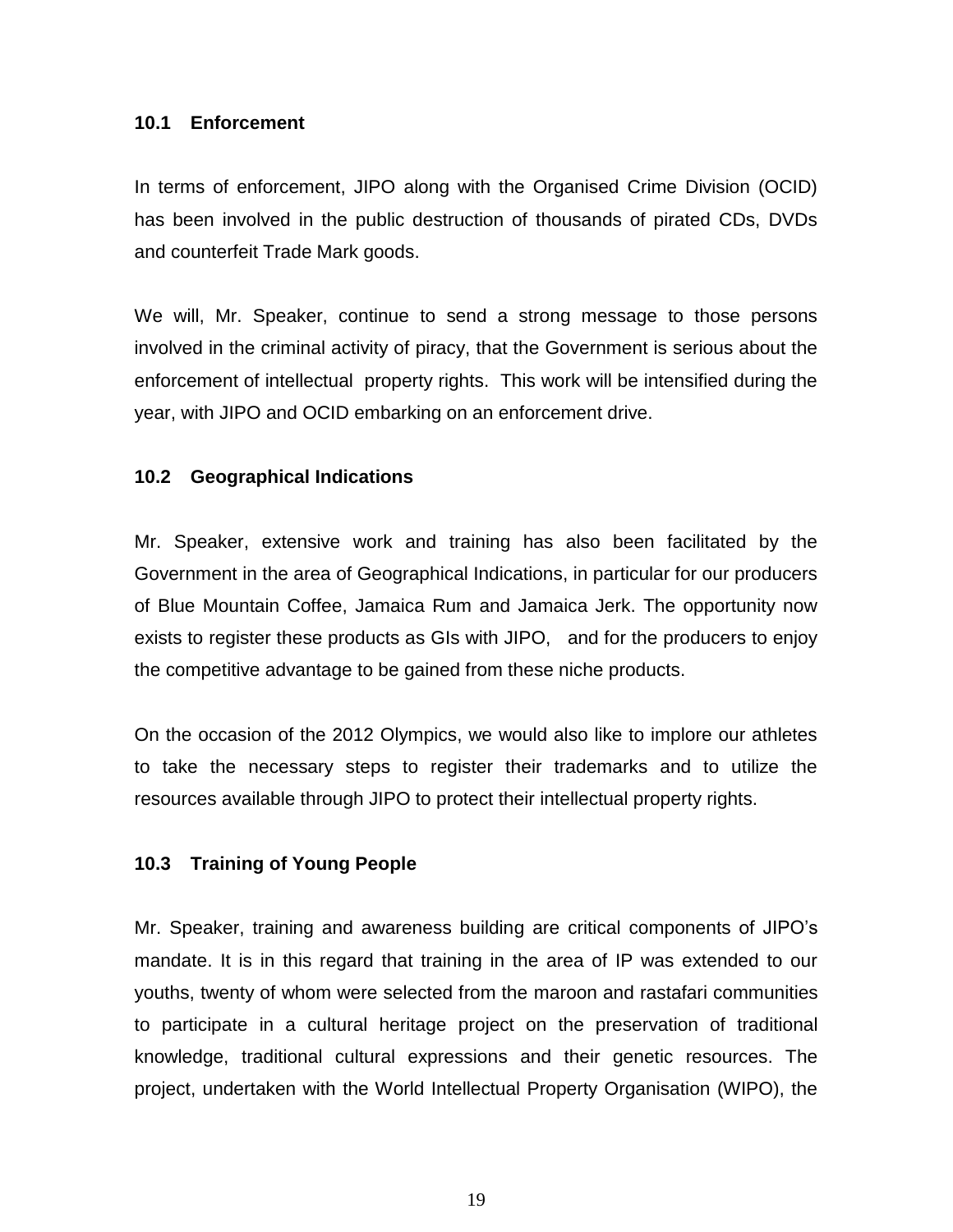Smithsonian Institute and the African Caribbean Institute & Memory Bank, involved digital video training and intellectual property training for indigenous and local communities across Jamaica.

This project, Mr. Speaker, will allow future generations to benefit from the rich heritage of the Maroons and Rastafari. The use of the video and recording equipment donated by the Folk Life Center in the USA will be in the custody of JIPO and the African Caribbean Institute, to ensure proper management and accountability.

# **10.4 Madrid Protocol**

We have had, Mr. Speaker, our final consultations with the stakeholders regarding the signing of the Madrid Protocol. A recommendation will be going from this Ministry to Cabinet shortly and an announcement will be made, thereafter, by the Minister on our position regarding the signing of the Treaty.

# **11.0 Regulating Co-operatives & Friendly Societies**

Another crucial role of the Ministry of Industry, Investment and Commerce, Mr. Speaker, is the regulation and supervision of credit unions, agricultural societies, benevolent, specially authorized and friendly societies. Over 1.4 million persons are members of these co-operative and friendly societies.

In carrying out its role, the Department of Co-operatives and Friendly Societies during the 2011/2012 financial year performed some 152 audits, 55 inspections, 65 operational assessments, 85 pre-audit checks, and settled some 119 disputes.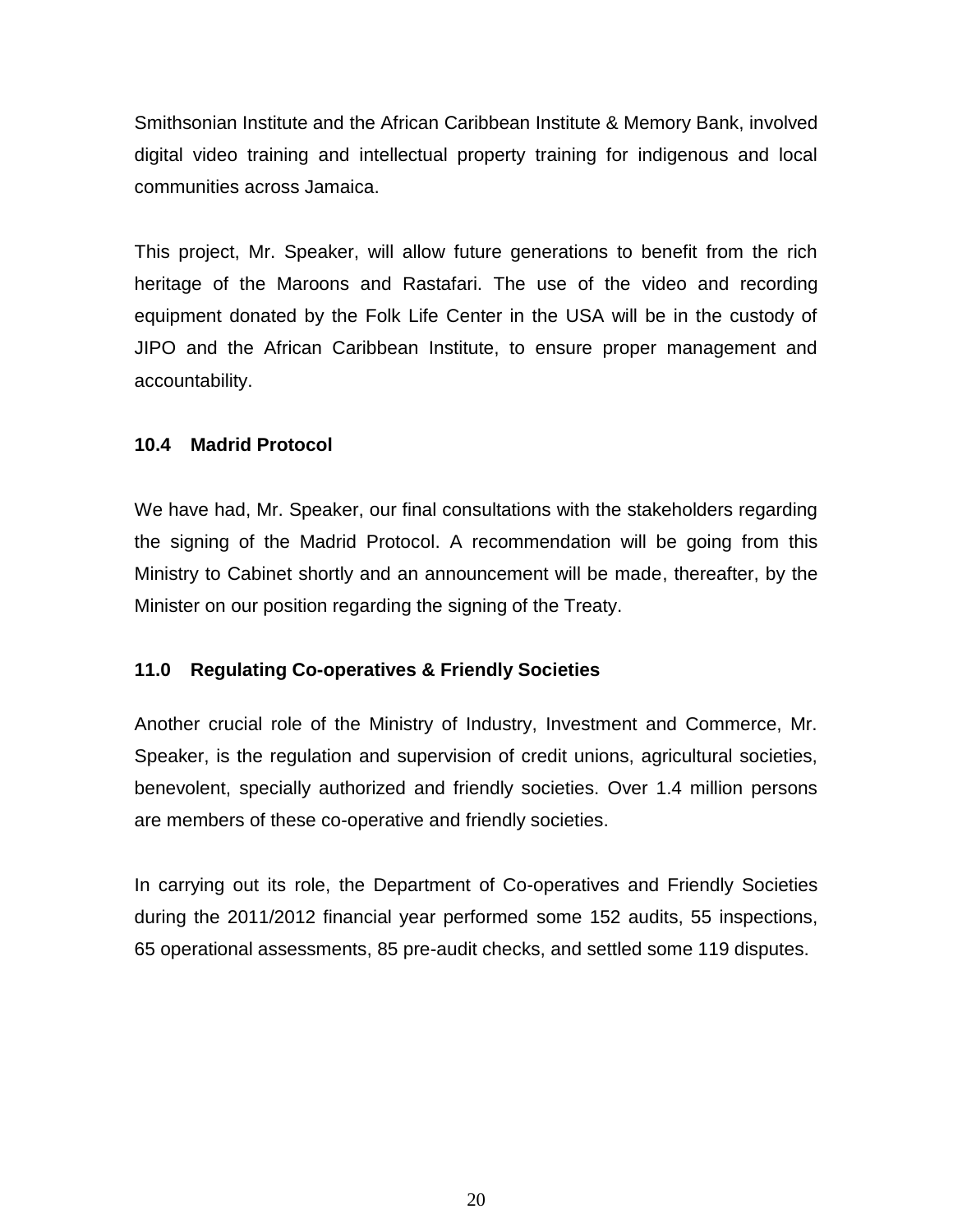#### **11.1 Merged Structure**

Currently, we are moving towards the implementation of a merged structure between the Agricultural Credit Board and the Department of Co-operatives and Friendly Societies. This, Mr. Speaker, will result in a more effective regulatory framework for all co-operatives, friendly societies, and industrial and provident societies operating in Jamaica.

This move has its genesis in a decision taken in October 2008 to dissolve the Agricultural Credit Board and transfer all its regulatory functions to the Registrar of Co-operative Societies. A reclassification exercise, aimed at arriving at a merged structure between both organizations, is now well advanced.

I should also use this opportunity to remind this Honourable that 2012 has been declared as the International Year of Cooperatives by the United Nations. One of the goals of the UN in making this declaration is to increase awareness about cooperatives and their contribution to socio-economic development. For our part, the Department of Co-operatives and Friendly Societies will be hosting a two-day symposium and exhibition for volunteers and staff of the co-operative and friendly societies movement. The symposium started today, July 18<sup>th</sup> at the Jamaica Grande in Ocho Rios and ends tomorrow.

# **12.0 MSME Capacity Building and Support Services**

Mr. Speaker, business development support is critical to the sustained growth and development of our small, medium and micro enterprises. In that regard, I believe it is appropriate that we highlight some of the activities of the Jamaica Business Development Corporation (JBDC).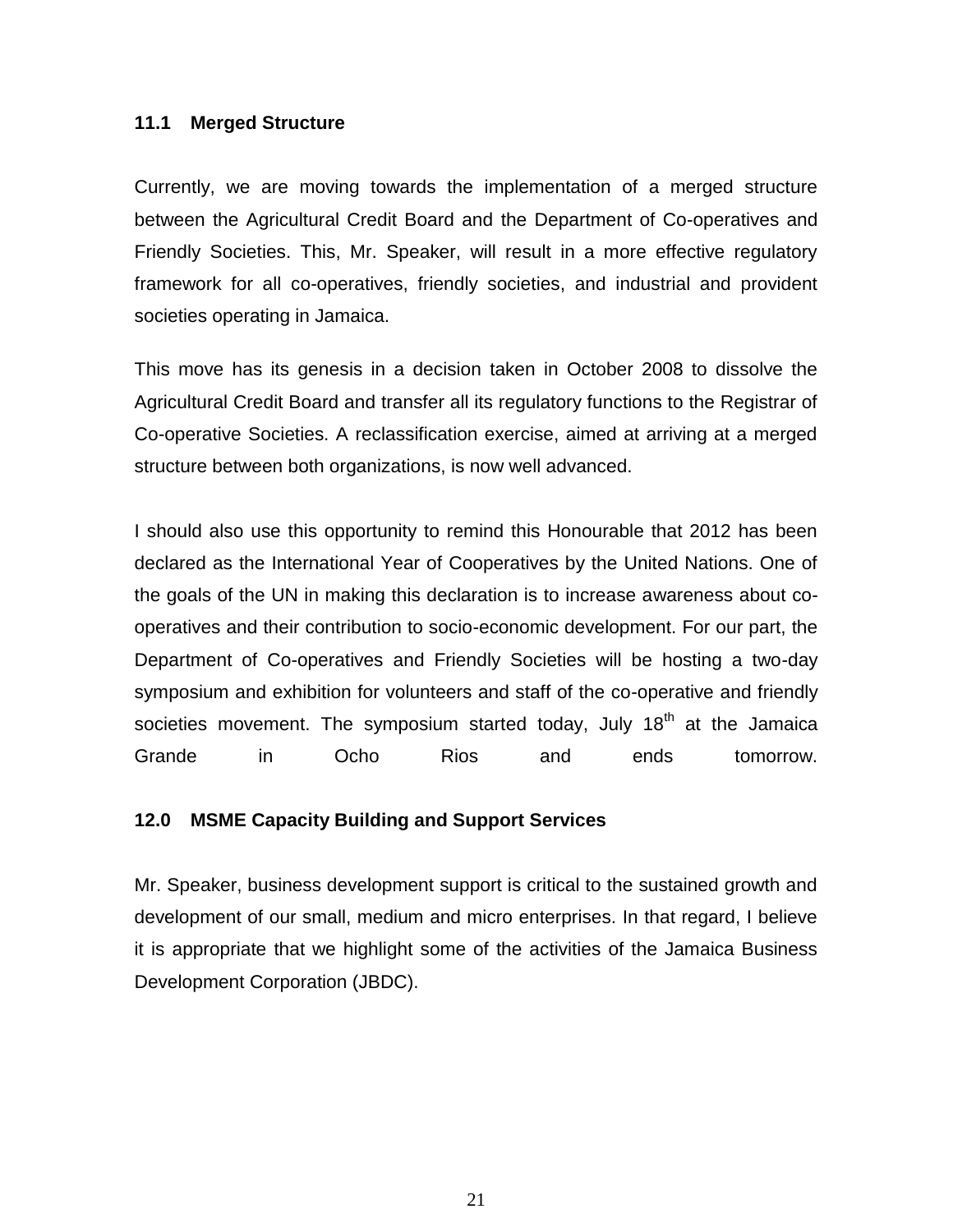- During the 2011/2012 financial year, the JBDC administered over 6,000 interventions to MSME clients in areas such as business advice, product development, marketing, and financial services
- Over 1,000 clients received technical assistance in areas such as business incubation management, plant and product engineering, branding, fashion and graphic design, etc.
- Approximately 1,800 persons benefited from over 140 training sessions in areas such as recording keeping, business plan preparation, costing, and money management. Another 192 persons benefited from training in areas such as jewelry making, fashion, and food preparation.

Mr. Speaker, these are just some of the achievements of the JBDC. For the financial year 2012/2013, the JBDC aims to deliver some 70 business development workshops to some 1,750 MSMEs; on-lend some \$120 million to 100 entrepreneurs in the productive sector, and among other projections; have fully functioning craft and agro-processing incubators, with at least 70 incubatees.

Mr. Speaker, I encourage our micro, small, and medium enterprises, as well as those starting new businesses, to utilize the services of the JBDC.

# **13.0 Improving the Ease of Doing Business**

Mr. Speaker, one of the critical indicators used by the World Bank in its **Doing Business Report** is the time taken to register a business. Statistics show that the countries which tend to have the most improved rankings in the **Doing Business Report** undertook initiatives, such as creating one-stop shops, abolishing or reducing minimum capital requirements, simplifying registration formalities, cutting or simplifying post-registration procedures (tax registration, social security registration), and introducing online procedures.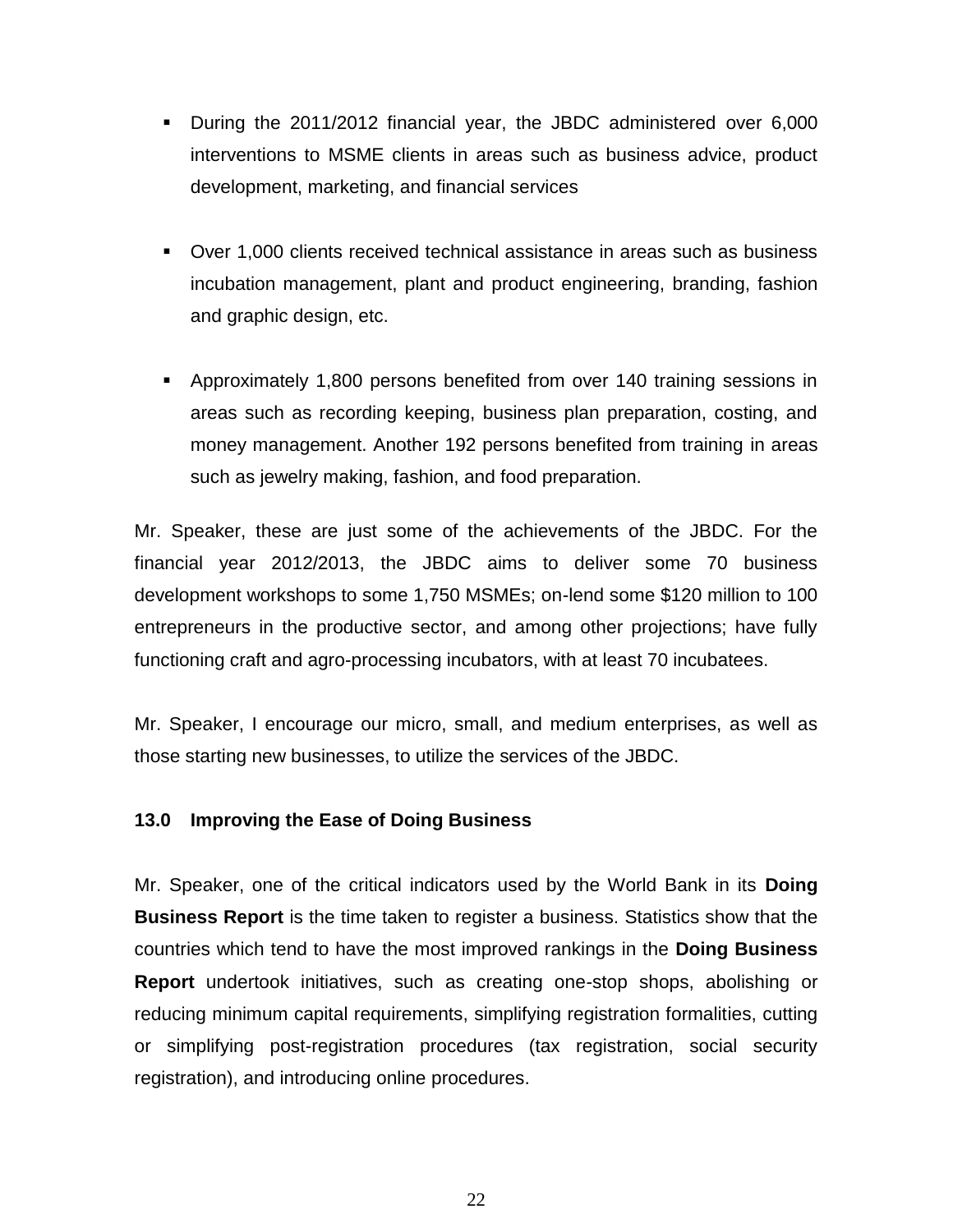The Companies Office of Jamaica (COJ) is certainly aware of these facts and has been focusing its attention on a number of measures to improve business registration in Jamaica. These include the development of a single business registration form (super-form), allowing for the collection of all information required by all the Government of Jamaica agencies and departments involved in business start-up – Tax, GCT, TRN, NHT, NIS, HEART/NTA – at one point.

The COJ will collect all the information and, in turn, disseminate it electronically to the various departments and agencies. Registration approvals for the various statutory payments will then be transmitted to the Companies Office and indicated in the Certificate of Registration generated by it. This will prevent those registering businesses from having to make multiple visits to these various agencies and departments – a big step forward for business registration in Jamaica. Completion of this particular project is scheduled for January 2013.

The Companies Office is also well advanced in upgrading its website to facilitate online registration of new companies and business names. This redevelopment work is now 80% complete. Implementation of these measures will also have a positive impact on our ease of doing business rankings.

I must also mention, Mr. Speaker, the Single Electronic Window (Jamaica Port Community System). This, Mr. Speaker, is an electronic platform which connects the multiple systems operated by a variety of organizations (public & private) that make up a seaport, airport or inland port community. It is shared in the sense that it is set up, organized and used by firms in the same sector – in this case, a port community.

Implementation of this system will not only help to reduce the cost of doing business, but will also aid in the whole process of positioning Jamaica as a global logistics hub for the region.